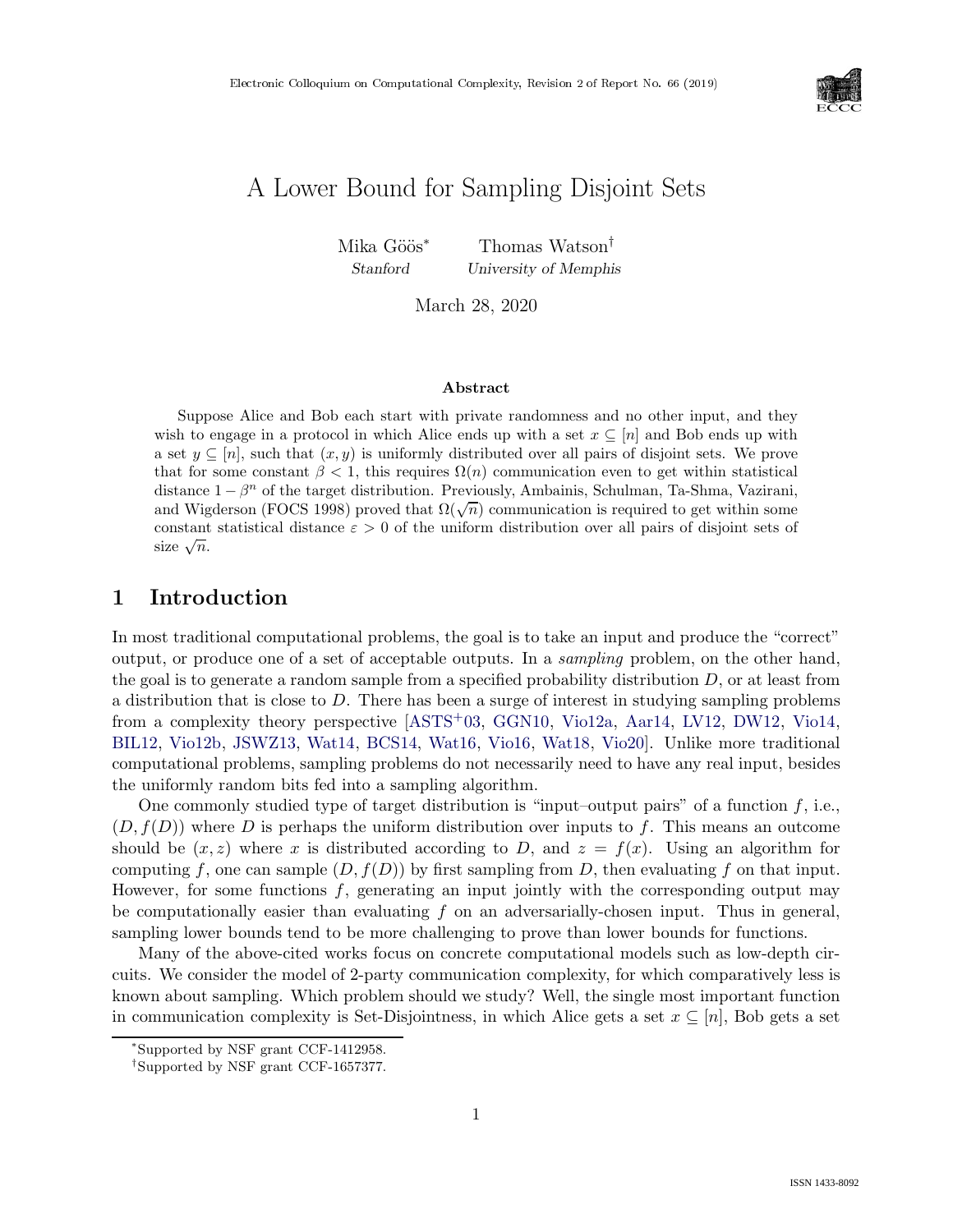$y \subseteq [n]$ , and the goal is to determine whether  $x \cap y = \emptyset$ . Identifying the sets with their characteristic bit strings, this can be viewed as DISJ:  $\{0,1\}^n \times \{0,1\}^n \to \{0,1\}$  where  $\text{DISJ}(x,y) = 1$  iff  $x \wedge y = 0^n$ . The applications of communication bounds for Set-Disjointness are far too numerous to list, but they span areas such as streaming, circuit complexity, proof complexity, data structures, property testing, combinatorial optimization, fine-grained complexity, cryptography, and game theory. Because of its central role, Set-Disjointness has become the de facto testbed for proving new types of communication bounds. This function has been studied in the contexts of randomized [\[BFS86,](#page-17-0) [KS92,](#page-21-0) [Raz92,](#page-21-1) [BYJKS04,](#page-18-0) [BGK15\]](#page-17-1) and quantum [\[BCW98,](#page-16-0) [HdW02,](#page-20-0) [Raz03,](#page-21-2) [AA05,](#page-16-1) [She11,](#page-22-0) [SZ09\]](#page-22-1) protocols; multiparty number-in-hand [\[AMS99,](#page-16-2) [BYJKS04,](#page-18-0) [CKS03,](#page-18-1) [Gro09,](#page-19-0) [Jay09,](#page-20-1) [BEO](#page-17-2)+13, [BO15\]](#page-17-3) and number-onforehead [\[Gro94,](#page-19-1) [Tes03,](#page-22-2) [BPSW06,](#page-18-2) [She11,](#page-22-0) [CA08,](#page-18-3) [LS09,](#page-21-3) [BH09,](#page-17-4) [She16,](#page-22-3) [She14,](#page-22-4) [RY15,](#page-22-5) [PS17\]](#page-21-4) models; Merlin–Arthur and related models [\[Kla03,](#page-20-2) [AW09,](#page-16-3) [GS10,](#page-19-2) [GW16,](#page-19-3) [GPW16,](#page-19-4) [ARW17,](#page-16-4) [Rub18,](#page-21-5) [Che18\]](#page-18-4); with a bounded number of rounds of interaction [\[KNTZ07,](#page-21-6) [JRS03,](#page-20-3) [WW15,](#page--1-15) [BGK](#page-17-5)<sup>+</sup>18, [BO17\]](#page-18-5); with bounds on the sizes of the sets [\[HW07,](#page-20-4) [KW09,](#page-21-7) [Pat11,](#page-21-8) [DKS12,](#page-18-6) [BGMdW13,](#page-17-6) [ST13,](#page-22-6) [HPZZ20\]](#page-20-5); very precise relationships between communication and error probability [\[BGPW13,](#page-17-7) [BM13,](#page-17-8) [GW16,](#page-19-3) [FHLY17,](#page-19-5) [DFHL18\]](#page-18-7); when the goal is to find the intersection [\[BCK](#page-16-5)+14, [Gav16,](#page-19-6) [Wat18,](#page--1-5) [ACK19\]](#page-16-6); in space-bounded, online, and streaming models [\[KP14,](#page-21-9) [BKM18,](#page-17-9) [AWY18\]](#page-16-7); and direct product theorems [\[KSdW07,](#page-21-10) [BPSW06,](#page-18-2) [BRdW08,](#page-18-8) [JKN08,](#page-20-6) [Kla10,](#page-20-7) [She12,](#page-22-7) [She16,](#page-22-3) [She14\]](#page-22-4). We contribute one more result to this thorough assault on Set-Disjointness.

Here is the definition of our 2-party sampling model: Let  $D$  be a probability distribution over  $\{0,1\}^n \times \{0,1\}^n$ ; we also think of D as a matrix with rows and columns both indexed by  $\{0,1\}^n$ where  $D_{x,y}$  is the probability of outcome  $(x, y)$ . We define  $\mathsf{Samp}(D)$  as the minimum communication cost of any protocol where Alice and Bob each start with private randomness and no other input, and at the end Alice outputs some  $x \in \{0,1\}^n$  and Bob outputs some  $y \in \{0,1\}^n$  such that  $(x, y)$ is distributed according to D. Note that  $\textsf{Samp}(D) = 0$  iff D is a product distribution (x and y are independent), and  $\textsf{Samp}(D) \leq n$  for all D (since Alice can privately sample  $(x, y)$  and send y to Bob). Allowing public randomness would not make sense since Alice and Bob could read a properly-distributed  $(x, y)$  off of the randomness without communicating. We define  $\mathsf{Samp}_\varepsilon(D)$  as the minimum of  $\mathsf{Samp}(D')$  over all distributions  $D'$  with  $\Delta(D, D') \leq \varepsilon$ , where  $\Delta$  denotes statistical (total variation) distance, defined as

$$
\Delta(D, D') := \max_{\text{event } E} \left| \mathbb{P}_D[E] - \mathbb{P}_{D'}[E] \right| = \frac{1}{2} \sum_{\text{outcome } o} \left| \mathbb{P}_D[o] - \mathbb{P}_{D'}[o] \right|.
$$

#### 1.1 A story

Our story begins with [\[ASTS](#page-16-8)<sup>+</sup>03], which proved that  $\textsf{Samp}_\varepsilon((D, \text{DISJ}(D))) \ge \Omega(\sqrt{n})$  for some constant  $\varepsilon > 0$ , where D is uniform over the set of all pairs of sets of size  $\sqrt{n}$  (note that this D) is a product distribution and is approximately balanced between 0-inputs and 1-inputs of Disj); here it does not matter which party is responsible for outputting the bit  $DisJ(D)$ . The main tool in the proof was a lemma that was originally employed in [\[BFS86\]](#page-17-0) to prove an  $\Omega(\sqrt{n})$  bound on the randomized communication complexity of computing Disj. The latter bound was improved to  $\Omega(n)$  via several different proofs [\[KS92,](#page-21-0) [Raz92,](#page-21-1) [BYJKS04\]](#page-18-0), which leads to a natural question: Can we improve the sampling bound of [\[ASTS](#page-16-8)<sup>+</sup>03] to  $\Omega(n)$  by using the techniques of [\[KS92,](#page-21-0) [Raz92,](#page-21-1) [BYJKS04\]](#page-18-0) instead of [\[BFS86\]](#page-17-0)?

For starters, the answer is "no" for the particular D considered in  $[ASTS<sup>+</sup>03]$ —there is a trivial exact protocol with  $O(\sqrt{n}\log n)$  communication since it only takes that many bits to specify a set of size  $\sqrt{n}$ . What about other interesting distributions D? The following illuminates the situation.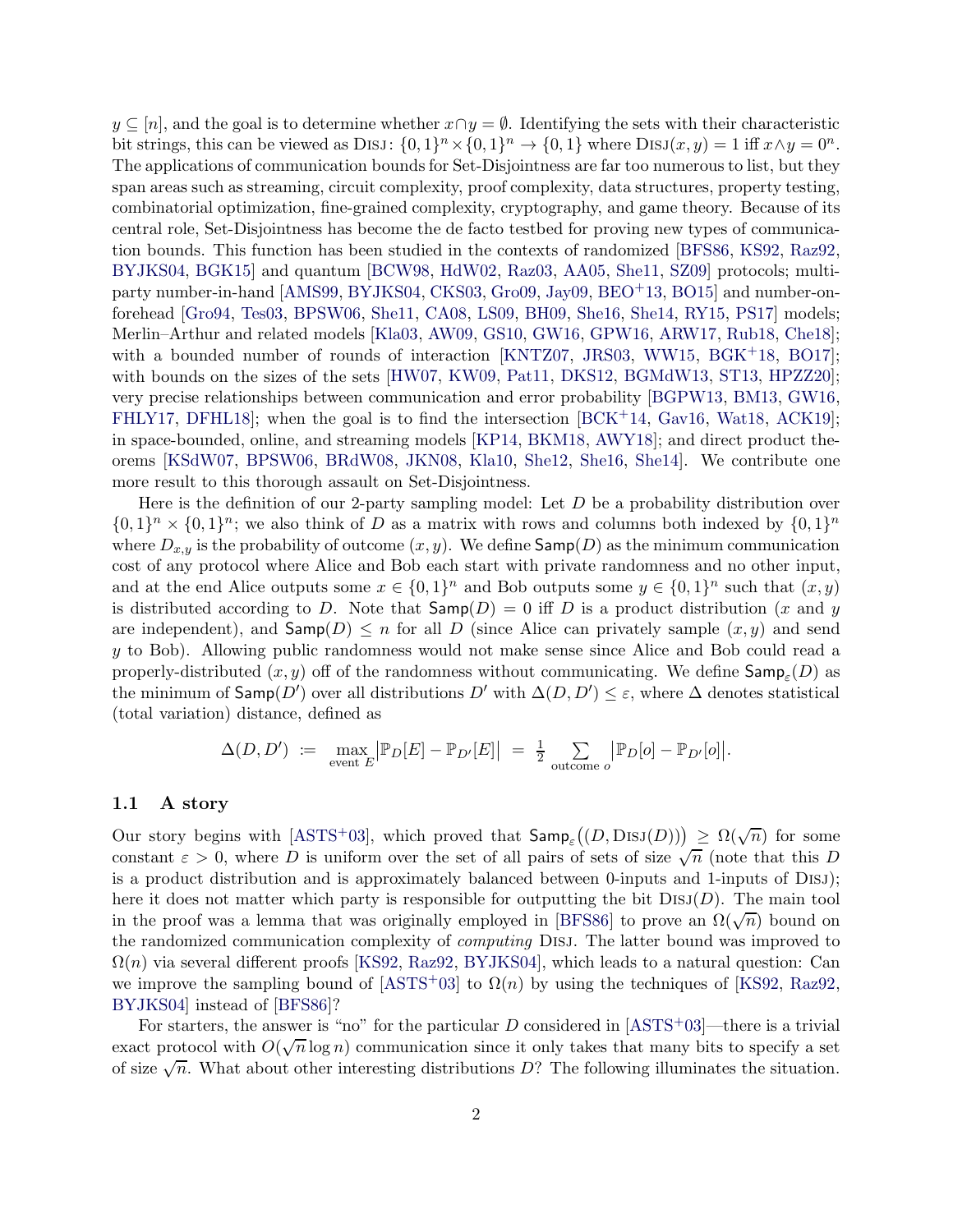**Observation 1.** For any D and constants  $\varepsilon > \delta > 0$ , if  $\textsf{Samp}_{\varepsilon}((D, \text{DISJ}(D))) \ge \omega(\sqrt{n})$  then  $\mathsf{Samp}_\delta(D) \ge \Omega\big(\mathsf{Samp}_\varepsilon\big((D, \mathrm{DisJ}(D))\big)\big).$ 

*Proof.* It suffices to show  $\mathsf{Samp}_\varepsilon((D, \mathrm{DisJ}(D))) \leq \mathsf{Samp}_\delta(D) + O(\sqrt{n})$ . First, note that for any sampling protocol, if we condition on a particular transcript then the output distribution becomes product (Alice and Bob are independent after they stop communicating). Second, [\[BGK15\]](#page-17-1) proved that for every product distribution and every constant  $\gamma > 0$ , there exists a deterministic protocol that uses  $O(\sqrt{n})$  bits of communication and computes Disj with error probability  $\leq \gamma$  on a random input from the distribution. Now to  $\varepsilon$ -sample  $(D, \text{DisJ}(D))$ , Alice and Bob can  $\delta$ -sample D to obtain  $(x, y)$ , and then conditioned on that sampler's transcript, they can run the average-case protocol from [\[BGK15\]](#page-17-1) for the corresponding product distribution with error  $\varepsilon - \delta$ . A simple calculation shows this indeed gives statistical distance  $\varepsilon$ . shows this indeed gives statistical distance  $\varepsilon$ .

The upshot is that to get an improved bound, the hardness of sampling  $(D, \text{DisJ}(D))$  would come entirely from the hardness of just sampling D. Thus such a result would not really be "about" the Set-Disjointness function, it would be about the distribution on inputs. Instead of abandoning this line of inquiry, we realize that if  $D$  itself is somehow defined in terms of DISJ, then a bound for sampling D would still be saying something about the complexity of Set-Disjointness. In fact, the proof in  $[ASTS<sup>+</sup>03]$  actually shows something stronger than the previously-stated result: If D is instead defined as the uniform distribution over pairs of *disjoint* sets of size  $\sqrt{n}$  (which are 1-inputs of Disj, then  $\textsf{Samp}_{\varepsilon}(D) \ge \Omega(\sqrt{n})$ . After this pivot, we are now facing a direction in which we can hope for an improvement. We prove that by removing the restriction on the sizes of the sets, the sampling problem becomes maximally hard. Our result holds for error  $\varepsilon < 1$  that is exponentially close to 1, but the result is already new and interesting for constant  $\varepsilon > 0$ .

<span id="page-2-0"></span>**Theorem 1.** Let U be the uniform distribution over the set of all  $(x, y) \in \{0, 1\}^n \times \{0, 1\}^n$  with  $x \wedge y = 0^n$ . There exists a constant  $\beta < 1$  such that  $\mathsf{Samp}_{1-\beta^n}(U) = \Omega(n)$ .

The proof from  $[ASTS<sup>+</sup>03]$  was a relatively short application of the technique from  $[BFS86]$ , but for [Theorem 1,](#page-2-0) harnessing known techniques for proving linear communication lower bounds turns out to be more involved.

For calibration, the uniform distribution over all  $(x, y)$  achieves statistical distance  $1 - 0.75<sup>n</sup>$ from U since there are  $4^n$  inputs and  $3^n$  disjoint inputs (for a disjoint input, each coordinate  $i \in [n]$ has 3 possibilities  $x_i y_i \in \{00, 01, 10\}$ . We can do a little better: Suppose for each coordinate independently, Alice picks 0 with probability  $\sqrt{1/3}$  and picks 1 with probability  $1 - \sqrt{1/3}$ , and Bob does the same. This again involves no communication, and it achieves statistical distance  $1 - (2\sqrt{1/3} - 1/3)^n \leq 1 - 0.82^n$  from U. [Theorem 1](#page-2-0) shows that the constant 0.82 cannot be improved arbitrarily close to 1 without a lot of communication. (In the setting of lower bounds for circuit samplers, significant effort has gone into handling statistical distances exponentially close to the maximum possible [\[DW12,](#page-19-7) [BIL12,](#page-17-10) [Vio20\]](#page-22-8).)

#### 1.2 Interpreting the result

As an important step in the proof of [Theorem 1,](#page-2-0) we first observe that our sampling model is equivalent to two other models. One of these we call (for lack of a better word) "synthesizing" the distribution D: Alice and Bob get inputs  $x, y \in \{0, 1\}^n$  respectively, in addition to their private randomness, and their goal is to accept with probability exactly  $D_{x,y}$ . We let Synth(D) denote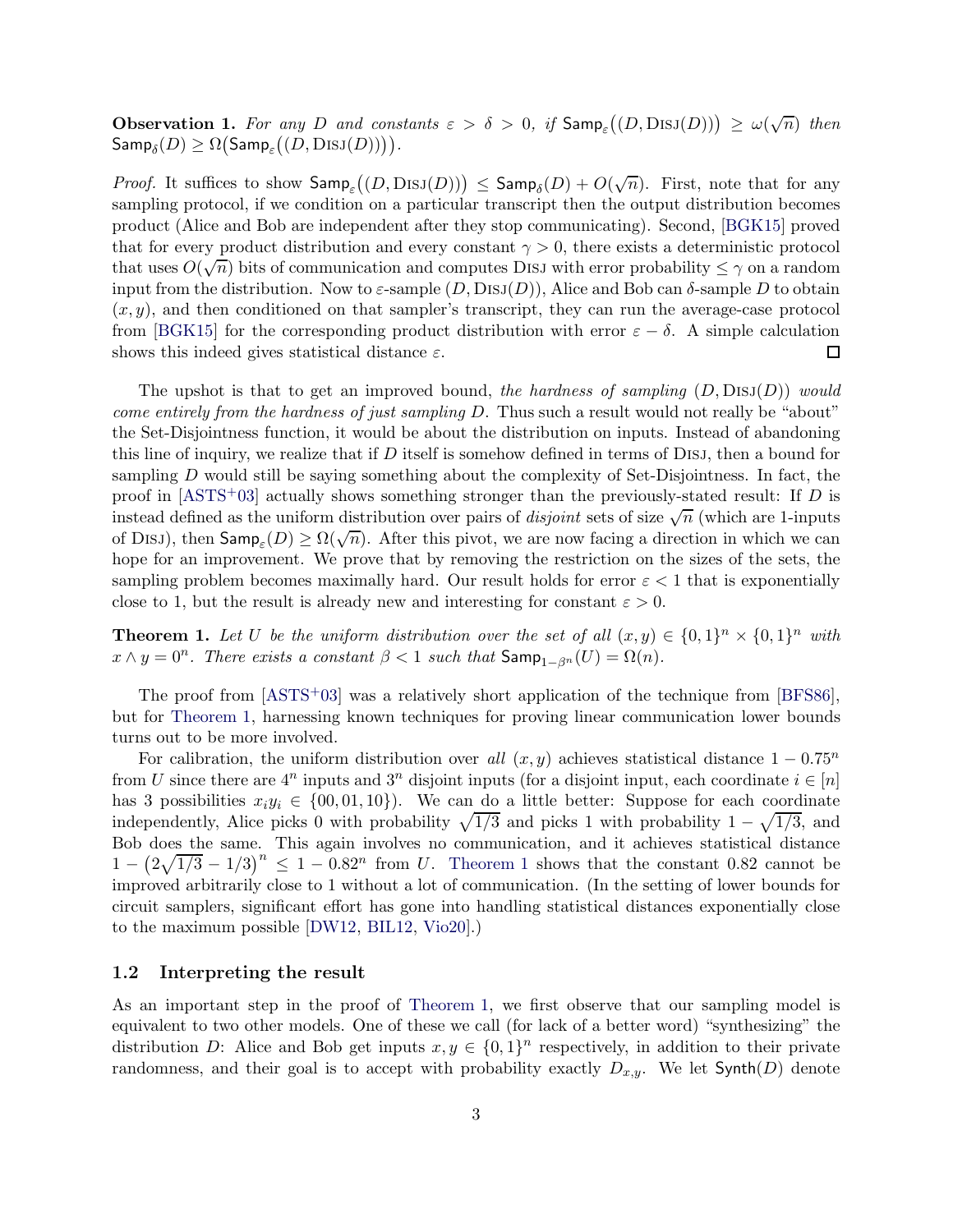the minimum communication cost of any synthesizing protocol for D, and  $\mathsf{Synth}_{\varepsilon}(D)$  denote the minimum of  $\text{Synth}(D')$  over all  $D'$  with  $\Delta(D, D') \leq \varepsilon$ . The other model is the nonnegative rank of a matrix:  $\text{rank}_{+}(D)$  is defined as the minimum k for which D (viewed as a  $2^{n} \times 2^{n}$  matrix) can be written as a sum of  $k$  many nonnegative rank-1 matrices.

<span id="page-3-0"></span>**Observation 2.** For every distribution D, the following are all within  $\pm O(1)$  of each other:

 $Samp(D)$ ,  $Synth(D)$ ,  $log rank_{+}(D)$ .

*Proof.* Synth(D)  $\leq$  Samp(D) + 2 since a synthesizing protocol can just run a sampling protocol and accept iff the result equals the given input  $(x, y)$ . (Only this part of [Observation 2](#page-3-0) is needed in the proof of [Theorem 1.](#page-2-0))

 $\log$  rank $_+(D) \leq$  Synth $(D)$  since for each transcript of a synthesizing protocol, the matrix that records the probability of getting that transcript on each particular input has rank 1 (since Alice's private randomness being consistent with the transcript, and Bob's private randomness being consistent with the transcript, are independent events); summing these matrices over all accepting transcripts yields a nonnegative rank decomposition of D.

To see that  $\mathsf{Samp}(D) \leq \lceil \log \text{rank}_+(D) \rceil$ , suppose  $D = M^{(1)} + M^{(2)} + \cdots + M^{(k)}$  is a sum of nonnegative rank-1 matrices. For each i, by scaling we can write  $M_{x,y}^{(i)} = p_i u_x^{(i)} v_y^{(i)}$  for some distributions  $u^{(i)}$  and  $v^{(i)}$  over  $\{0,1\}^n$ , where  $p_i$  is the sum of all entries of  $M^{(i)}$ . Since D is a distribution,  $p := (p_1, \ldots, p_k)$  is a distribution over [k]. To sample from D, Alice can privately sample  $i \sim p$  and send it to Bob using  $\lceil \log k \rceil$  bits, then Alice can sample  $x \sim u^{(i)}$  and Bob can independently sample  $y \sim v^{(i)}$  with no further communication. П

By this characterization, [Theorem 1](#page-2-0) can be viewed as a lower bound on the approximate nonnegative rank of the DISJ matrix, where the approximation is in  $\ell_1$  (which has an average-case flavor). In the recent literature, "approximate nonnegative rank" generally refers to approximation in  $\ell_{\infty}$  (which is a worst-case requirement), and this model is equivalent to the so-called smooth rectangle bound and WAPP communication complexity [\[JK10,](#page-20-8) [KMSY19,](#page-20-9) [GLM](#page-19-8)+16].

[Observation 2](#page-3-0) combined with a result of [\[LS93\]](#page-21-11) shows that the deterministic communication complexity of any total two-party boolean function  $f$  is quadratically related to the communication complexity of exactly sampling the uniform distribution over  $f^{-1}(1)$ .

# 2 Proof

# 2.1 Overview

Our proof of [Theorem 1](#page-2-0) is by a black-box reduction to the well-known corruption lemma for Set-Disjointness due to Razborov [\[Raz92\]](#page-21-1). We start with a high-level overview.

For notation: Let |z| denote the Hamming weight of a string  $z \in \{0,1\}^n$ . For  $\ell \in \mathbb{N}$ , let  $U^{\ell}$  be the uniform distribution over all  $(x, y) \in \{0, 1\}^n \times \{0, 1\}^n$  with  $|x \wedge y| = \ell$ . Note that  $U = U^0$ . For a distribution D over  $\{0,1\}^n \times \{0,1\}^n$  and an event  $E \subseteq \{0,1\}^n \times \{0,1\}^n$ , let  $D_E := \sum_{(x,y) \in E} D_{x,y}$ . For a randomized protocol  $\Pi$ , let  $\operatorname{acc}_{\Pi}(x, y)$  denote the probability that  $\Pi$  accepts  $(x, y)$ .

Step I: Uniform corruption. The corruption lemma states that if a rectangle  $R \subseteq \{0,1\}^n \times$  $\{0,1\}^n$  contains a noticeable fraction of *disjoint* pairs, then it must contain about as large a fraction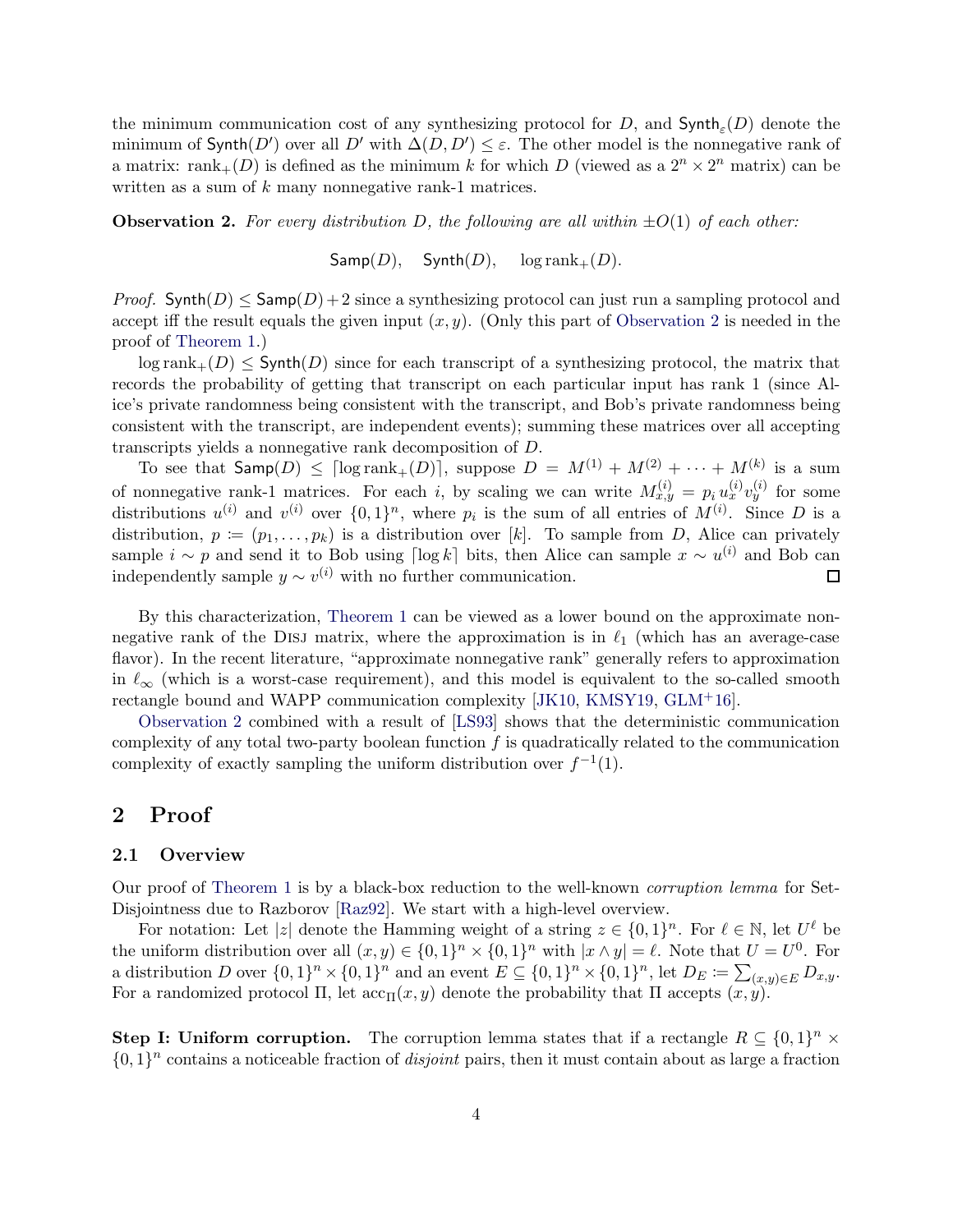of uniquely intersecting pairs. More quantitatively, there exist a constant  $C > 0$  and two distributions  $D^{\ell}, \ell = 0, 1$ , defined over disjoint  $(\ell = 0)$  and uniquely intersecting pairs  $(\ell = 1)$  such that for every rectangle R,

$$
\text{if} \quad D_R^0 \ge 2^{-o(n)} \quad \text{then} \quad D_R^1 \ge C \cdot D_R^0.
$$

The original proof [\[Raz92\]](#page-21-1) defined  $D^{\ell}$  as the uniform distribution over all pairs  $(x, y)$  with fixed sizes  $|x| = |y| = \lfloor n/4 \rfloor$  and  $|x \wedge y| = \ell$ . For our purpose, we need the corruption lemma to hold relative to the aforementioned distributions  $U^{\ell}$ ,  $\ell = 0, 1$ , which have no restrictions on set sizes. We derive in §[2.2](#page-5-0) a corruption lemma for  $U^{\ell}$  from the original lemma for  $D^{\ell}$ . To do this, we exhibit a reduction that uses public randomness and no communication to transform a sample from  $D^{\ell}$  into a sample from a distribution that is close to  $U^{\ell}$  in a suitable sense, for  $\ell = 0, 1$ .

Step II: Truncate and scale. For simplicity, let us think about proving [Theorem 1](#page-2-0) for a small error  $\varepsilon > 0$ . Assume for contradiction there is some distribution D,  $\Delta(U, D) \leq \varepsilon$ , such that Synth(D)  $\leq o(n)$  as witnessed by a private-randomness synthesizing protocol  $\Pi'$  with  $\mathrm{acc}_{\Pi'}(x, y)$  =  $D_{x,y}$ . Note that the total acceptance probability over disjoint inputs is close to 1:

$$
\sum_{x,y \,:\, |x \wedge y|=0} \text{acc}_{\Pi'}(x,y) \geq 1-\varepsilon \quad \text{and thus} \quad \mathbb{E}_{(x,y) \sim U^0}[\text{acc}_{\Pi'}(x,y)] \geq (1-\varepsilon)3^{-n}.
$$

Our eventual goal (in Step III) is to apply our corruption lemma to the transcript rectangles, but the above threshold  $(1 - \varepsilon)3^{-n}$  is too low for this. To raise the threshold to  $2^{-o(n)}$  as needed for corruption, we would like to scale up all the acceptance probabilities accordingly. To "make room" for the scaling, we first carry out a certain truncation step. Specifically, in §[2.3](#page-6-0) we transform  $\Pi'$ into a public-randomness protocol Π:

- 1. First, we **truncate** (using a *truncation lemma* [\[GLM](#page-19-8)<sup>+</sup>16]) the values  $\mathrm{acc}_{\Pi'}(x, y)$ , which has the effect of decreasing some of them, but any  $\operatorname{acc}_{\Pi'}(x, y)$  that is under  $3^{-n}$  remains approximately the same. This results in an intermediate protocol  $\Pi''$  that still satisfies  $\mathbb{E}_{(x,y)\sim U^{0}}[\text{acc}_{\Pi''}(x,y))] \ge \Omega((1-\varepsilon)3^{-n})$  (using the assumption that  $\Delta(U,D) \le \varepsilon$ ).
- 2. Second, we scale (using the low cost of  $\Pi''$ ) the truncated probabilities up by a large factor  $3^n 2^{-o(n)}$ . This results in a protocol  $\Pi$  with large typical acceptance probabilities:

<span id="page-4-1"></span><span id="page-4-0"></span>
$$
\mathbb{E}_{(x,y)\sim U^0}[\text{acc}_{\Pi}(x,y)] \ge 2^{-o(n)}.\tag{1}
$$

Step III: Iterate corruption. Because  $\Pi$  has such large acceptance probabilities [\(1\),](#page-4-0) our corruption lemma can be applied: there is some constant  $C' > 0$  such that

$$
\mathbb{E}_{(x,y)\sim U^1}[\text{acc}_{\Pi}(x,y)] \geq C' \cdot \mathbb{E}_{(x,y)\sim U^0}[\text{acc}_{\Pi}(x,y)]. \tag{2}
$$

Since  $\Pi$  is a truncated-and-scaled version of  $\Pi'$ , this allows us to infer that

$$
\mathbb{E}_{(x,y)\sim U^{1}}[\text{acc}_{\Pi'}(x,y)] \geq \Omega((1-\varepsilon)3^{-n}) \text{ and thus } \sum_{x,y\,:\,|x\wedge y|=1} \text{acc}_{\Pi'}(x,y) \geq \Omega((1-\varepsilon)n)
$$

using the fact that  $|\text{supp}(U^1)| = n3^{n-1} = (n/3) \cdot |\text{supp}(U^0)|$ . Thus for  $\varepsilon = 1 - \omega(1/n)$ , this means Π′ must have placed a total probability mass > 1 on uniquely intersecting inputs, which is the sought contradiction.

To prove [Theorem 1](#page-2-0) for very large error  $\varepsilon = 1 - \beta^n$ , in § [2.4](#page-7-0) we iterate the above argument for  $U^{\ell}$  over  $0 \leq \ell \leq o(n)$ . Namely, analogously to [\(2\),](#page-4-1) we show that the average acceptance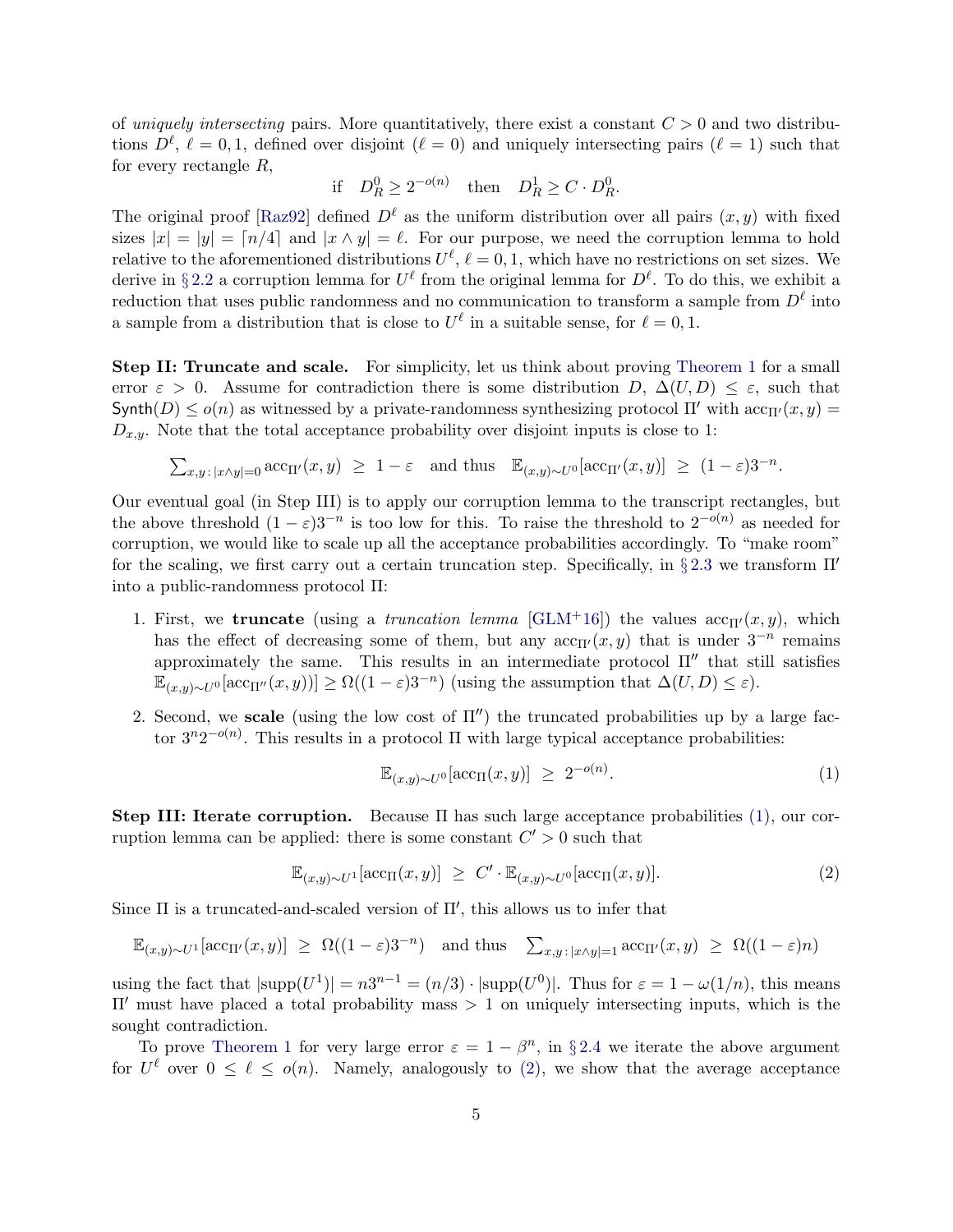probability of  $\Pi$  over  $U^{\ell+1}$  is at least a constant times the average over  $U^{\ell}$ . Meanwhile, the support sizes increase as  $|\text{supp}(U^{\ell+1})| \ge \omega(1) \cdot |\text{supp}(U^{\ell})|$  for  $\ell \le o(n)$ . These facts together imply a large constant factor increase in the total probability mass that  $\Pi'$  places on supp $(U^{\ell+1})$  as compared to  $\text{supp}(U^{\ell})$ . Starting with even a tiny probability mass over  $\text{supp}(U^{0})$ , this iteration will eventually lead to a contradiction.

### <span id="page-5-0"></span>2.2 Step I: Uniform corruption

<span id="page-5-2"></span>The goal of this step is to derive [Lemma 2](#page-5-1) from [Lemma 1.](#page-5-2)

**Lemma 1 (Corruption [\[Raz92\]](#page-21-1)).** For every rectangle  $R \subseteq \{0,1\}^n \times \{0,1\}^n$  we have  $D_R^1 \ge \frac{1}{45}D_R^0 - 2^{-0.017n}$  where, assuming  $n = 4k - 1$ ,  $D^{\ell}$  is the uniform distribution over all  $(x, y)$  with  $|x| = |y| = k$  and  $|x \wedge y| = \ell$ .

<span id="page-5-1"></span>**Lemma 2 (Uniform Corruption).** For every rectangle  $R \subseteq \{0,1\}^n \times \{0,1\}^n$  we have  $U_R^1 \geq$  $\frac{1}{765}U_R^0 - 2^{-0.008n}$ .

*Proof.* Assume for convenience that  $n/2$  has the form  $4k - 1$  (otherwise use the nearest such number instead of  $n/2$  throughout). We prove that [Lemma 1](#page-5-2) for  $n/2$  implies [Lemma 2](#page-5-1) for n by the contrapositive. Thus,  $D^0$  and  $D^1$  are distributions over  $\{0,1\}^{n/2} \times \{0,1\}^{n/2}$  while  $U^0$  and  $U^1$ are distributions over  $\{0,1\}^n \times \{0,1\}^n$ . Assume there exists a rectangle  $R \subseteq \{0,1\}^n \times \{0,1\}^n$  such that  $U_R^1 < \frac{1}{765}U_R^0 - 2^{-0.008n}$ . We exhibit a distribution over rectangles  $Q \subseteq \{0,1\}^{n/2} \times \{0,1\}^{n/2}$ such that  $\mathbb{E}[D_Q^1] < \frac{1}{45} \mathbb{E}[D_Q^0] - 2^{-0.017n/2}$ ; by linearity of expectation this implies that there exists such a Q with  $D_Q^1 < \frac{1}{45}D_Q^0 - 2^{-0.017n/2}$ .

To this end, we define a distribution F over functions  $f: \{0,1\}^{n/2} \times \{0,1\}^{n/2} \to \{0,1\}^n \times \{0,1\}^n$ of the form  $f(x,y) = (f_1(x), f_2(y))$  and then let  $Q_f$  be the rectangle  $f^{-1}(R) := \{(x,y) : f(x,y) \in$ R}. Let H be the distribution over  $\{(v, w) \in \mathbb{N} \times \mathbb{N} : v + w \leq n\}$  obtained by sampling  $(x, y) \sim U^0$ and outputting  $(|x|, |y|)$ ; i.e.,  $H_{v,w} := \frac{n!}{v! \, w! \, (n-v-w)!} \cdot 3^{-n}$ . To sample  $f \sim F$ :

- 1. Sample  $(v, w)$  from H conditioned on  $v \geq k$ ,  $w \geq k$ , and  $v + w \leq 2k + n/2$ .
- 2. Sample a uniformly random permutation  $\pi$  of  $[n]$ .
- 3. Given  $(x, y) \in \{0, 1\}^{n/2} \times \{0, 1\}^{n/2}$ , define  $(x', y') \in \{0, 1\}^n \times \{0, 1\}^n$  by letting

 $x'_i y'_i :=$  $\sqrt{ }$  $\int$  $\overline{\mathcal{L}}$  $x_i y_i$  for the first  $n/2$  coordinates *i*; 10 for the next  $v - k$  coordinates *i*; 01 for the next  $w - k$  coordinates *i*; 00 for the remaining  $n/2 - (v - k) - (w - k) \ge 0$  coordinates *i*.

4. Let  $f(x, y) \coloneqq (\pi(x'), \pi(y'))$  (i.e., permute the coordinates according to  $\pi$ ).

For  $\ell \in \{0,1\}$  let  $F(D^{\ell})$  denote the distribution obtained by sampling  $(x, y) \sim D^{\ell}$  and  $f \sim F$  and outputting  $f(x, y)$ , and note that  $F(D^{\ell})_R = \mathbb{E}_F[D_{Q_F}^{\ell}]$ . Now we claim that  $F(D^{\ell})$  and  $U^{\ell}$  are close, in the following senses:

- (1) For every event E,  $F(D^0)_E \ge U_E^0 2^{-0.01n}$ .
- (2) For every event E,  $F(D^1)_E \leq U_E^1 \cdot 17$ .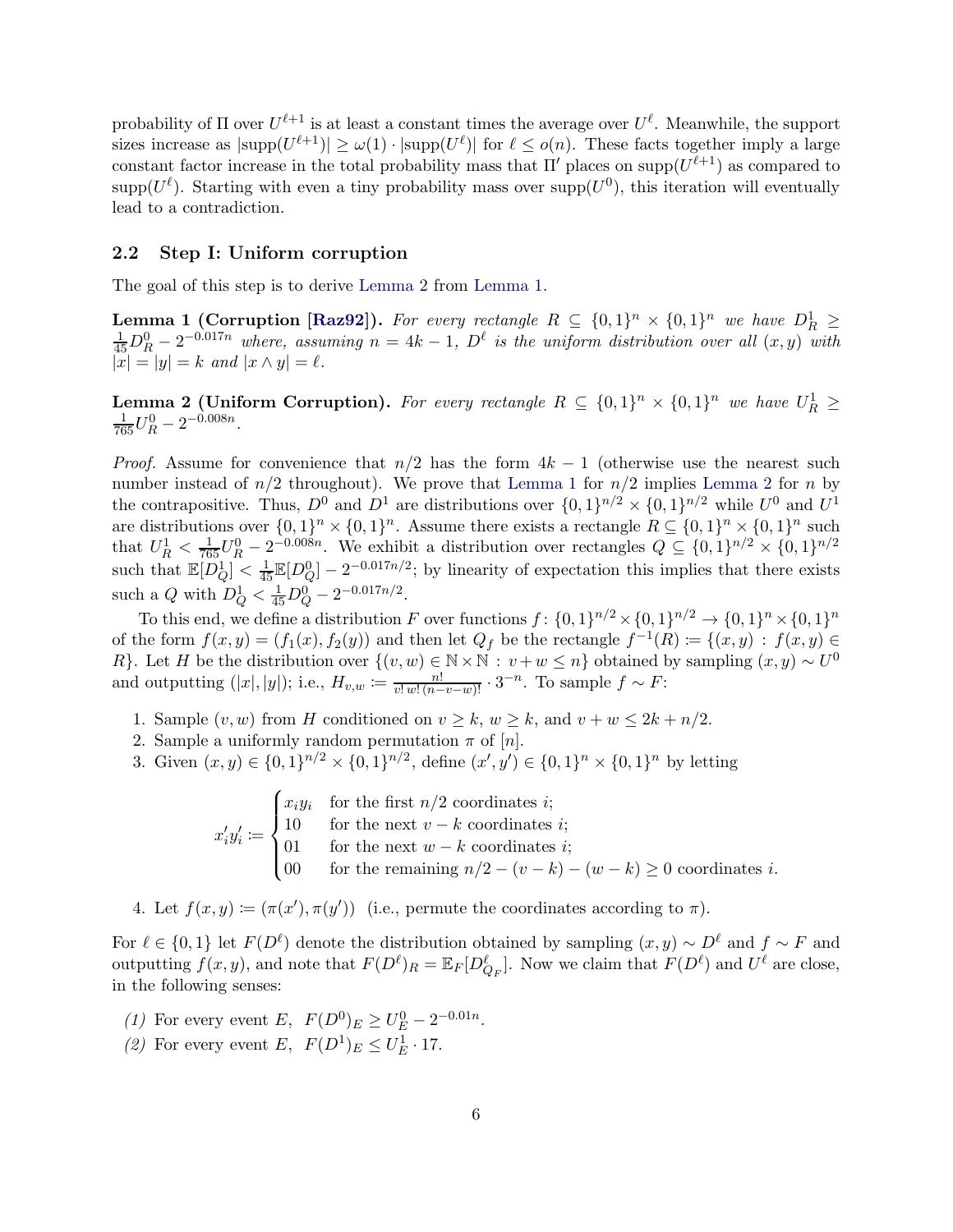Using  $R$  as the event  $E$ , we have

$$
F(D^1)_R \le U_R^1 \cdot 17
$$
  

$$
< 17 \left( \frac{1}{765} U_R^0 - 2^{-0.008n} \right)
$$
  

$$
\le 17 \left( \frac{1}{765} (F(D^0)_R + 2^{-0.01n}) - 2^{-0.008n} \right)
$$
  

$$
\le \frac{1}{45} F(D^0)_R - 2^{-0.017n/2}
$$

as desired. To see (1), note that  $F(D^0)$  is precisely  $U^0$  conditioned on  $v \geq k$ ,  $w \geq k$ , and  $v + w \leq 2k + n/2$ , and this conditioning event has probability  $\geq 1 - 2^{-0.01n}$  by Chernoff bounds:

$$
\mathbb{P}[v < k] = \mathbb{P}[w < k] = \mathbb{P}[\text{Bin}(n, 1/3) < n/8 + 1/4] \le 2^{-0.12n}
$$
\n
$$
\mathbb{P}[v + w > 2k + n/2] = \mathbb{P}[\text{Bin}(n, 2/3) > 3n/4 + 1/2] \le 2^{-0.02n}.
$$

Thus letting C be the complement of the conditioning event, we have  $F(D^0)_E \ge U_{E\setminus C}^0 \ge U_E^0-U_C^0 \ge$  $U_{\underline{F}}^0 - 2^{-0.01n}$ . To see (2), consider any outcome  $(x, y) \in \{0, 1\}^n \times \{0, 1\}^n$  with  $|x \wedge y| = 1$ . We have  $U_{x,y}^1 = 1/(n3^{n-1})$ . Abbreviating  $a \coloneqq |x|$  and  $b \coloneqq |y|$ , assume  $a \geq k$ ,  $b \geq k$ , and  $a+b \leq 2k+n/2$  since otherwise  $F(D^1)_{x,y} = 0$  and there would be nothing to prove. Henceforth consider the probability space with the randomness of  $D^1$  and of F. Let I be the event that  $F_1(D^1) \wedge F_2(D^1) = x \wedge y$ , i.e., that the intersecting coordinate of  $F(D^1)$  is the same as for  $(x, y)$ . We have

$$
F(D^1)_{x,y} = \underbrace{\mathbb{P}[I]}_{(*)} \cdot \underbrace{\mathbb{P}[v = a \text{ and } w = b]}_{(**)} \cdot \underbrace{\mathbb{P}[F(D^1) = (x,y) | I \text{ and } v = a \text{ and } w = b]}_{(***)}.
$$

For the three terms on the right side, we have

$$
(*) = \frac{1}{n}, \qquad (**) \le H_{a,b}/(1-2^{-0.01n}) \le \frac{n!}{a! \, b! \, (n-a-b)!} \cdot 3^{-n} \cdot 1.01, \qquad(***) = 1/\frac{(n-1)!}{(a-1)!(b-1)!(n-a-b+1)!}.
$$

We have

$$
\frac{n!}{a! \, b! \, (n-a-b)!} / \frac{(n-1)!}{(a-1)! \, (b-1)! \, (n-a-b+1)!} = \frac{n \cdot (n-a-b+1)}{a \cdot b} \le \frac{n \cdot (n-2k+1)}{k \cdot k} \le \frac{n \cdot (n-2n/8+1)}{(n/8) \cdot (n/8)} = \left(\frac{3}{4} + \frac{1}{n}\right) \cdot 64.
$$

Combining, we get

$$
F(D^{1})_{x,y}/U^{1}_{x,y} = (*) \cdot (**) \cdot (**) \cdot n3^{n-1} \le \frac{1.01}{3} \cdot (\frac{3}{4} + \frac{1}{n}) \cdot 64 \le 17.
$$

#### <span id="page-6-0"></span>2.3 Step II: Truncate and scale

The goal of this step is to construct a truncated-and-scaled protocol Π from any given low-cost Π′ that synthesizes a distribution close to U.

<span id="page-6-1"></span>For a nonnegative matrix  $M$ , we define its *truncation*  $\overline{M}$  to be the same matrix but where each entry  $> 1$  is replaced with 1.

Lemma 3 (Truncation Lemma [\[GLM](#page-19-8)<sup>+</sup>16]). For every  $2^n \times 2^n$  nonnegative rank-1 matrix M and every natural number d, there exists a  $O(d + \log n)$ -communication public-randomness protocol  $\Pi$  such that for every  $(x, y)$  we have  $\mathrm{acc}_{\Pi}(x, y) \in \overline{M}_{x,y} \pm 2^{-d}$ .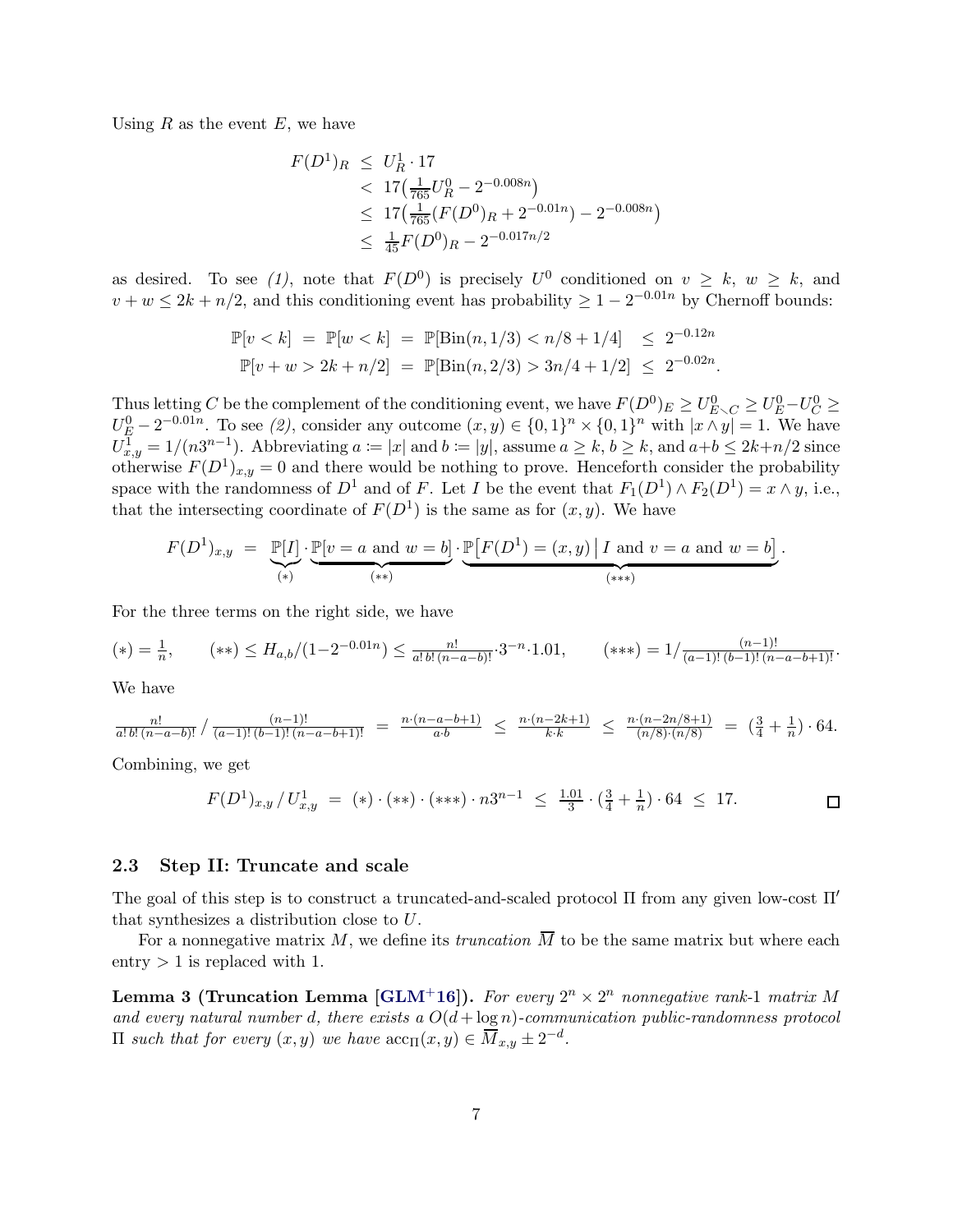Let  $c \geq 1$  be the hidden constant in the big O in [Lemma 3,](#page-6-1) and let  $\delta = 0.00005/c$ . To-ward proving [Theorem 1,](#page-2-0) suppose for contradiction  $\mathsf{Samp}(D) \leq \delta n$  for some distribution D with  $\Delta(U, D) \leq 1 - 2^{-\delta n}$  (so  $\beta \coloneqq 2^{-\delta}$  in [Theorem 1\)](#page-2-0) and thus

$$
\sum_{x,y: |x \wedge y| = 0} \min(3^{-n}, D_{x,y}) = \sum_{x,y} \min(U_{x,y}, D_{x,y})
$$
  
=  $\sum_{x,y} U_{x,y} - \sum_{x,y: U_{x,y} > D_{x,y}} (U_{x,y} - D_{x,y})$   
=  $1 - \Delta(U, D)$   
 $\geq 2^{-\delta n}.$ 

By [Observation 2,](#page-3-0)  $\mathsf{Synth}(D) \leq \delta n + 2$ , so consider a synthesizing protocol  $\Pi'$  for D with communication cost  $\leq \delta n + 2$ . Let A be the set of all accepting transcripts of  $\Pi'$ . For each  $\tau \in A$  let  $N^{\tau}$  be the nonnegative rank-1 matrix such that  $N^{\tau}_{x,y}$  is the probability Π' generates  $\tau$  on input  $(x, y)$ ; thus  $D_{x,y} = \sum_{\tau \in A} N_{x,y}^{\tau}$ . Let  $\Pi^{\tau}$  be the public-randomness protocol from [Lemma 3](#page-6-1) applied to  $M^{\tau} := 3^{n} N^{\tau}$  and  $d := 15\tilde{\delta}n$ . Let  $\Pi$  be the public-randomness protocol that picks a uniformly random  $\tau \in A$  and then runs  $\Pi^{\tau}$ . The communication cost of  $\Pi$  is  $\leq c \cdot (d + \log n) \leq 0.001n$ .

<span id="page-7-1"></span>**Claim 1.** For every input  $(x, y)$  we have  $\frac{3^n}{|A|} \min(3^{-n}, D_{x,y}) - 2^{-d} \leq \arccos(x, y) \leq \frac{3^n}{|A|} D_{x,y} + 2^{-d}$ .

Proof. We have

$$
\begin{array}{rcl}\n\text{acc}_{\Pi}(x, y) & = & \frac{1}{|A|} \sum_{\tau \in A} \text{acc}_{\Pi^{\tau}}(x, y) \\
& \in & \frac{1}{|A|} \sum_{\tau \in A} (\overline{M}_{x, y}^{\tau} \pm 2^{-d}) \\
& \subseteq & \frac{1}{|A|} \sum_{\tau \in A} \min(1, 3^{n} N_{x, y}^{\tau}) \pm 2^{-d} \\
& = & \frac{3^{n}}{|A|} \sum_{\tau \in A} \min(3^{-n}, N_{x, y}^{\tau}) \pm 2^{-d}.\n\end{array}
$$

From this it follows that:

$$
\begin{array}{rcl}\n\arctan(x,y) & \geq & \frac{3^n}{|A|} \min\left(3^{-n}, \sum_{\tau \in A} N_{x,y}^{\tau}\right) - 2^{-d} \\
& = & \frac{3^n}{|A|} \min\left(3^{-n}, D_{x,y}\right) - 2^{-d} \\
\arctan(x,y) & \leq & \frac{3^n}{|A|} \sum_{\tau \in A} N_{x,y}^{\tau} + 2^{-d} \\
& = & \frac{3^n}{|A|} D_{x,y} + 2^{-d}.\n\end{array}
$$

We can now formally state the large typical acceptance probability property (equation [\(1\)](#page-4-0) from the overview): writing  $U_{\Pi} \coloneqq \mathbb{E}_{(x,y)\sim U}[\text{acc}_{\Pi}(x,y)]$  (and similarly for other input distributions),

<span id="page-7-2"></span>
$$
U_{\Pi} \ge \frac{1}{3^n} \sum_{x,y \colon |x \wedge y| = 0} \left(\frac{3^n}{|A|} \min(3^{-n}, D_{x,y}) - 2^{-d}\right)
$$
\n
$$
= \frac{1}{|A|} \sum_{x,y \colon |x \wedge y| = 0} \min(3^{-n}, D_{x,y}) - 2^{-d}
$$
\n
$$
\ge \frac{1}{|A|} 2^{-\delta n} - 2^{-15\delta n}
$$
\n
$$
\ge \frac{1}{|A|} 2^{-\delta n - 1}
$$
\n(3)

where the last line follows because  $|A| \leq 2^{\delta n+2}$  and  $2^{-2\delta n-2}$  is at least twice  $2^{-15\delta n}$ .

#### <span id="page-7-0"></span>2.4 Step III: Iterate corruption

Here we derive the final contradiction: Π′ places an acceptance probability mass exceeding 1 on supp( $U^{\delta n}$ ). This is achieved by iterating our corruption lemma, starting with [\(3\)](#page-7-2) as the base case.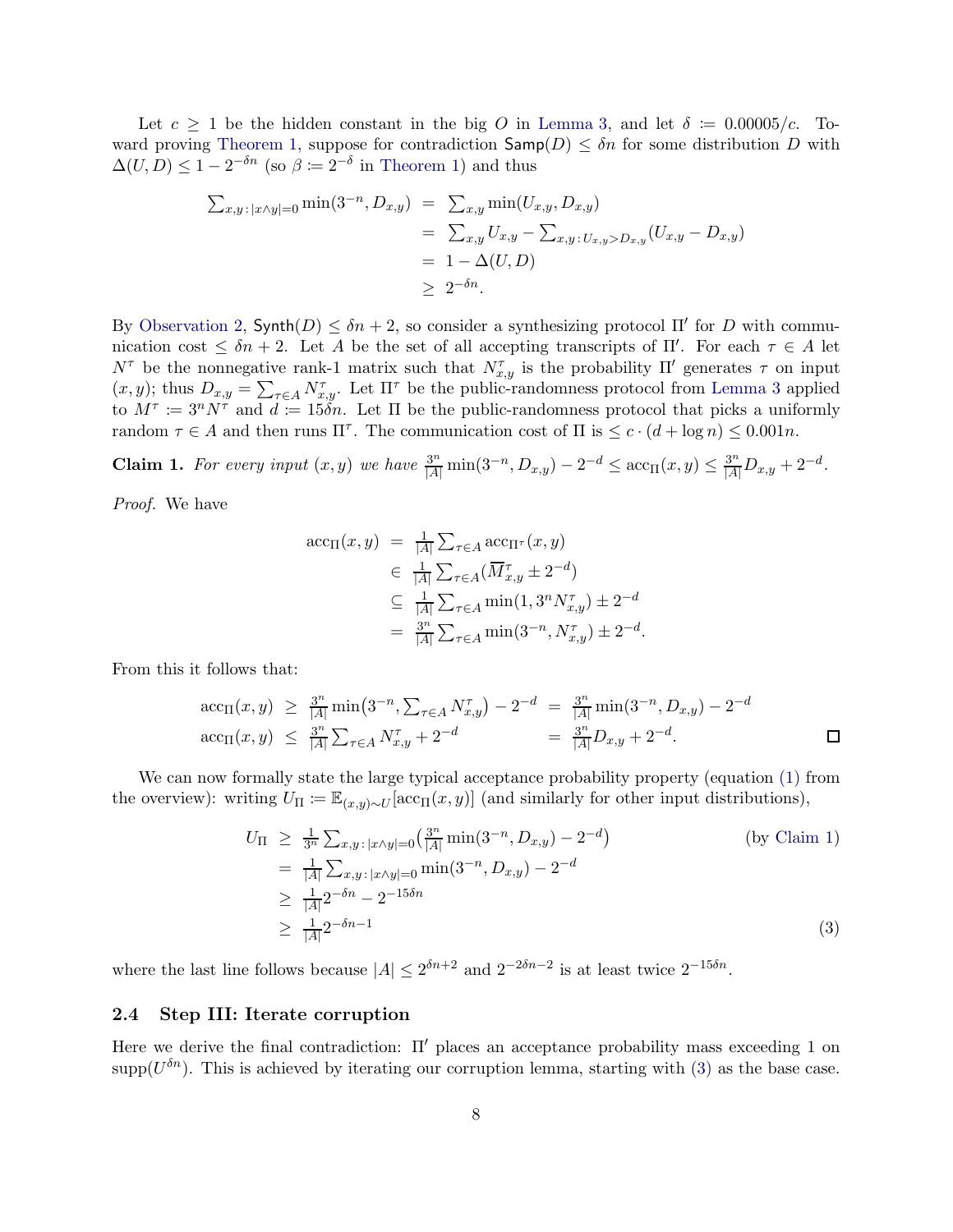For  $z \in \{0,1\}^n$  let  $U^z$  be the uniform distribution over all  $(x, y) \in \{0,1\}^n \times \{0,1\}^n$  with  $x \wedge y = z$ (so  $U^{\ell}$  is the uniform mixture of all  $U^z$  with  $|z| = \ell$ ; in particular,  $U^0 = U^{0^n}$ ), and if  $|z| < n$  then let  $\hat{U}^z$  be the uniform mixture of  $U^{z'}$  over all z' that can be obtained from z by flipping a single 0 to 1 (so  $U^{\ell+1}$  is the uniform mixture of all  $\hat{U}^z$  with  $|z| = \ell$ ; in particular,  $U^1 = \hat{U}^{0^n}$ ).

<span id="page-8-0"></span>**Claim 2.** For every  $z \in \{0,1\}^n$  with  $|z| \le n/2$  we have  $\widehat{U}_{\Pi}^z \ge \frac{1}{765} U_{\Pi}^z - 2^{-0.003n}$ .

*Proof.* Since all relevant inputs  $(x, y)$  have  $x_i y_i = 11$  for all i such that  $z_i = 1$ , we can ignore those coordinates and think of  $\hat{U}^z$  and  $U^z$  as  $U^1$  and  $U^0$  respectively, but defined on the remaining  $n - |z| \ge n/2$  coordinates (instead of on all n coordinates). Thus by [Lemma 2,](#page-5-1) for every outcome of the public randomness of Π and every accepting transcript, say corresponding to rectangle R, we have  $\hat{U}_R^z \geq \frac{1}{765}U_R^z - 2^{-0.008n/2}$ . Summing over all the (at most  $2^{0.001n}$  many) accepting transcripts, and then taking the expectation over the public randomness, yields the claim since  $2^{0.001n} \cdot 2^{-0.008n/2} \leq 2^{-0.003n}.$  $\Box$ 

**Claim 3.** For every  $\ell = 0, \ldots, \delta n$  we have  $U_{\Pi}^{\ell} \geq \frac{1}{|A|}$  $\frac{1}{|A|} 2^{-\delta n - 1 - 11\ell}$ .

*Proof.* We prove this by induction on  $\ell$ . The base case  $\ell = 0$  is [\(3\).](#page-7-2) For the inductive step, assume the claim is true for  $\ell$ . Since  $U^{\ell+1}$  and  $U^{\ell}$  are the uniform mixtures of  $\hat{U}^z$  and  $U^z$  respectively over all z with  $|z| = \ell$  (so  $U_{\Pi}^{\ell+1} = \mathbb{E}_z[\tilde{U}_{\Pi}^z]$  and  $U_{\Pi}^{\ell} = \mathbb{E}_z[U_{\Pi}^z]$ ), by linearity of expectation [Claim 2](#page-8-0) implies

$$
U_{\Pi}^{\ell+1} \ \geq \ \tfrac{1}{765} U_{\Pi}^{\ell} - 2^{-0.003n} \ \geq \ \tfrac{1}{|A|} 2^{-\delta n - 1 - 11\ell - \log_2(765)} - 2^{-0.003n} \ \geq \ \tfrac{1}{|A|} 2^{-\delta n - 1 - 11(\ell+1)}
$$

where the last inequality follows because  $|A| \leq 2^{\delta n+2}$  and  $2^{-\delta n-2-\delta n-1-11\delta n-\log_2(765)} \geq 2^{-14\delta n}$  is at least twice  $2^{-0.003n}$ , which gives  $U_{\Pi}^{\ell+1} \ge \frac{1}{|A|} 2^{-\delta n - 1 - 11\ell - \log_2(765) - 1}$ , and  $\log_2(765) + 1 \le 11$ .

Choosing  $\ell = \delta n$  we have

<span id="page-8-1"></span>
$$
U_{\Pi}^{\ell} - 2^{-d} \ge \frac{1}{|A|} 2^{-\delta n - 1 - 11\ell} - 2^{-15\delta n} \ge \frac{1}{|A|} 2^{-\delta n - 2 - 11\ell} \tag{4}
$$

because  $|A| \le 2^{\delta n+2}$  and  $2^{-\delta n-2-\delta n-1-11\delta n} \ge 2^{-14\delta n}$  is at least twice  $2^{-15\delta n}$ . Thus, for  $\ell = \delta n$ ,

$$
\sum_{x,y} D_{x,y} \geq \sum_{x,y : |x \wedge y| = \ell} D_{x,y}
$$
\n
$$
\geq \sum_{x,y : |x \wedge y| = \ell} \frac{|A|}{3^n} (\operatorname{acc}_{\Pi}(x,y) - 2^{-d})
$$
\n
$$
= \frac{|A|}{3^n} {n \choose \ell} 3^{n-\ell} (U_{\Pi}^{\ell} - 2^{-d})
$$
\n
$$
\geq \frac{|A|}{3^n} (\frac{n}{\ell})^{\ell} 3^{n-\ell} \frac{1}{|A|} 2^{-\delta n - 2 - 11\ell}
$$
\n
$$
= (\frac{n}{\ell \cdot 3 \cdot 2^{11}})^{\ell} 2^{-\delta n - 2}
$$
\n
$$
= (\frac{1}{\delta \cdot 3 \cdot 2^{11} \cdot 2})^{\delta n} / 4
$$
\n
$$
\geq 1.6^{\delta n}
$$
\n
$$
> 1,
$$
\n(using (4))

contradicting the fact that  $D$  is a distribution.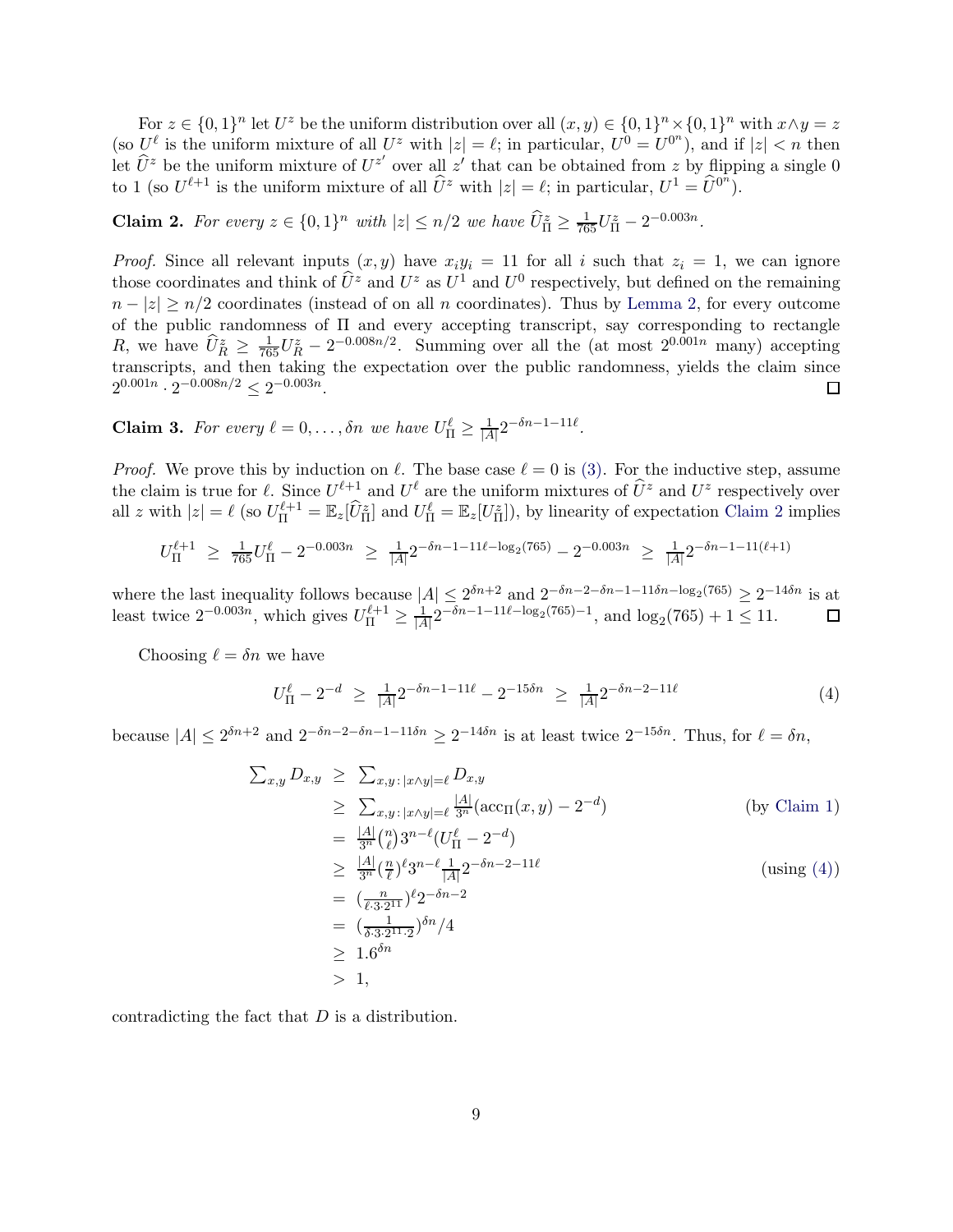# A Information complexity proof

In this appendix we provide an alternative proof of a weaker version of [Theorem 1](#page-2-0) that only handles statistical distance 0.01 instead of  $1 - \beta^n$ . This proof may be of independent interest, and it is somewhat more self-contained than the proof of [Theorem 1](#page-2-0) since it does not rely on corruption.

<span id="page-9-0"></span>**Theorem 2 (Weaker version of [Theorem 1\)](#page-2-0).** Let  $U$  be the uniform distribution over the set of all  $(x, y) \in \{0, 1\}^n \times \{0, 1\}^n$  with  $x \wedge y = 0^n$ . Then  $\mathsf{Samp}_{0.01}(U) = \Omega(n)$ .

### A.1 Overview

We use the Synth characterization from [Observation 2](#page-3-0) in our proof of [Theorem 2.](#page-9-0) We also use the information complexity method that was pioneered in [\[CSWY01,](#page-18-9) [BYJKS04\]](#page-18-0) for proving the randomized  $\Omega(n)$  bound for computing DISJ. At a high level, the information complexity approach is to consider a probability space with a random input (from a distribution of our choosing) and with the random transcript generated by a protocol on that input, and to use the fact that the communication cost is lower bounded by the Shannon entropy of the transcript, which in turn is lower bounded by the "information cost": the mutual information between the transcript and the input. The key is that as long as the  $n$  input coordinates are independent of each other, the information cost obeys a direct sum property: It is at least the sum of the contributions of the n coordinates. Thus an  $\Omega(n)$  bound follows by showing that the mutual information between the transcript and a typical coordinate is  $\Omega(1)$ .

How shall we implement this approach, given a synthesizing protocol for a distribution that is close to the U from [Theorem 2?](#page-9-0) First we should decide which input distribution to measure information cost with respect to. For this we use  $U$  itself, but the reason is not only because the aim is to prove a lower bound for approximately synthesizing  $U$ . We use  $U$  also because statistical (or  $\ell_1$ ) distance is a certain sum—rather than a weighted sum—over inputs.

When looking at an individual coordinate's contribution to the information cost, we need the input to come from a product distribution, in order to exploit the fact that each transcript corresponds to a combinatorial rectangle. The standard technique is to decompose the input distribution into a mixture of product distributions (like what a sampling protocol does—but now this is purely for analysis purposes) and consider a typical component of this mixture. Then, we can use a standard lemma (from [\[BYJKS04\]](#page-18-0)) for relating the mutual information to the statistical distance between transcript distributions on different inputs; however, we need to somewhat generalize this tool to handle the input distributions that arise from decomposing our U.

The next issue to tackle is that a synthesizing protocol rejects most inputs with extremely high probability, so the rejecting transcripts may not carry much information about the input (the information cost could be very low if we measure w.r.t. a random transcript in the naive way). Most of the "action" happens within the approximately  $3^{-n}$  probability of acceptance on a typical 1-input. For this reason, our probability space will use a random transcript conditioned on the protocol accepting. This introduces two related sources of difficulties: It distorts the "product structure" we usually rely on for analyzing the behavior of a transcript across different inputs, and it interferes with the standard trick of "absorbing" the other  $n - 1$  coordinates of the randomly chosen input into the protocol's private randomness (specifically, sampling an input and then a random accepting transcript on that input, is not the same as sampling an input, running the protocol, then conditioning the whole experiment on acceptance). A substantial portion of the technical effort goes into alleviating these issues.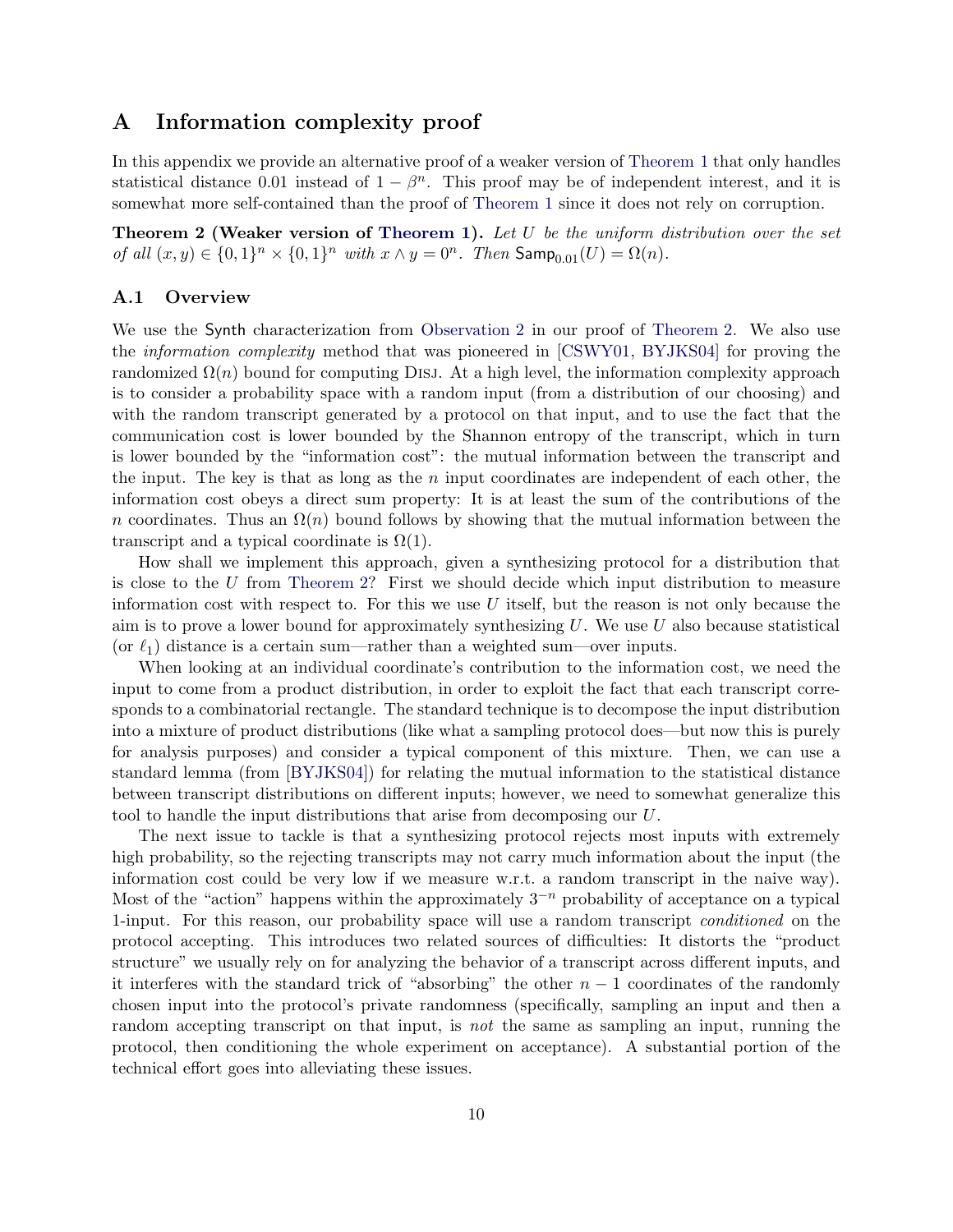Anyway, to give the gist of the overall structure of the argument, let us visualize a single "representative" transcript and ignore the complications mentioned in the previous paragraph. Focusing on a single input coordinate (DISJ with  $n = 1$  is just NAND), we think of the lower-right cell as a 0-input and the other three cells as 1-inputs. The area within each cell represents the protocol's private randomness along with "the rest" of the random input (besides the coordinate under the spotlight). If the transcript's rectangle occupies too much area in the upper-left cell (as shown on the left), it would be contributing to the protocol accepting 1-inputs with too high of probability. Otherwise, the rectangle is forced to occupy a relatively not-too-small area in the lowerright cell (as shown on the right). Accepting on some 0-inputs can be OK, but here is the catch: There are  $n/3$  times as many uniquely-intersecting inputs as there are disjoint inputs (for the full Disj function), and it turns out this not-too-small acceptance probability would get "replicated" across many of these intersecting inputs. The sum of the acceptance probabilities would then be too great for the protocol to be synthesizing any distribution at all, much less one close to U.



### A.2 Preliminaries

We assume familiarity with the basics of communication complexity  $[KN97]$  and information theory [\[CT06\]](#page-18-10). A protocol  $\Pi$  is assumed to have private randomness, and we let  $CC(\Pi)$  denote the worstcase communication cost. We use  $\mathbb P$  for probability,  $\mathbb E$  for expectation,  $\mathbb H$  for Shannon entropy,  $\mathbb I$ for mutual information,  $\mathbb D$  for relative entropy, and  $\Delta$  for statistical distance. We use bold letters to denote random variables, and non-bold letters for particular outcomes.

<span id="page-10-0"></span>Fact 1. Mutual information and relative entropy satisfy the following standard properties:

- Direct sum:  $\mathbb{I}(a ; b_1 \cdots b_n) \geq \mathbb{I}(a ; b_1) + \cdots + \mathbb{I}(a ; b_n)$  if  $b_1 \cdots b_n$  are fully independent.
- Alternative definition:  $\mathbb{I}(\boldsymbol{a} : \boldsymbol{b}) = \mathbb{E}_{b \sim \boldsymbol{b}} \mathbb{D}((\boldsymbol{a} | \boldsymbol{b} = b) || \boldsymbol{a}).$
- Pinsker's inequality:  $\mathbb{D}(\boldsymbol{a} \parallel \boldsymbol{b}) \geq \frac{2}{\ln 2} \Delta(\boldsymbol{a}, \boldsymbol{b})^2$ .

Here is the quick proof of the direct sum property:  $\mathbb{H}(\boldsymbol{b}_1 \cdots \boldsymbol{b}_n) = \mathbb{H}(\boldsymbol{b}_1) + \cdots + \mathbb{H}(\boldsymbol{b}_n)$  by full independence, and  $\mathbb{H}(\mathbf{b}_1 \cdots \mathbf{b}_n | \mathbf{a}) \leq \mathbb{H}(\mathbf{b}_1 | \mathbf{a}) + \cdots + \mathbb{H}(\mathbf{b}_n | \mathbf{a})$  by subadditivity of entropy. Thus

$$
\mathbb{I}({\boldsymbol a}\,;\,{\boldsymbol b}_1\cdots{\boldsymbol b}_n) \;=\; \mathbb{H}({\boldsymbol b}_1\cdots{\boldsymbol b}_n) - \mathbb{H}({\boldsymbol b}_1\cdots{\boldsymbol b}_n\,|\,{\boldsymbol a}) \;\geq\; \textstyle\sum_i \bigl(\mathbb{H}({\boldsymbol b}_i) - \mathbb{H}({\boldsymbol b}_i\,|\,{\boldsymbol a})\bigr) \;=\; \textstyle\sum_i \mathbb{I}({\boldsymbol a}\,;\,{\boldsymbol b}_i).
$$

Pinsker's inequality has several proofs available in several sources, such as [\[DP09\]](#page-18-11).

<span id="page-10-1"></span>We also need the following tool relating statistical distance and mutual information. The special case where **b** is uniform over  $\{0,1\}$  was known, dating back to [\[BYJKS04\]](#page-18-0) (using [\[Lin91\]](#page-21-12)). For the general case, we provide a simple proof that was suggested by an anonymous reviewer.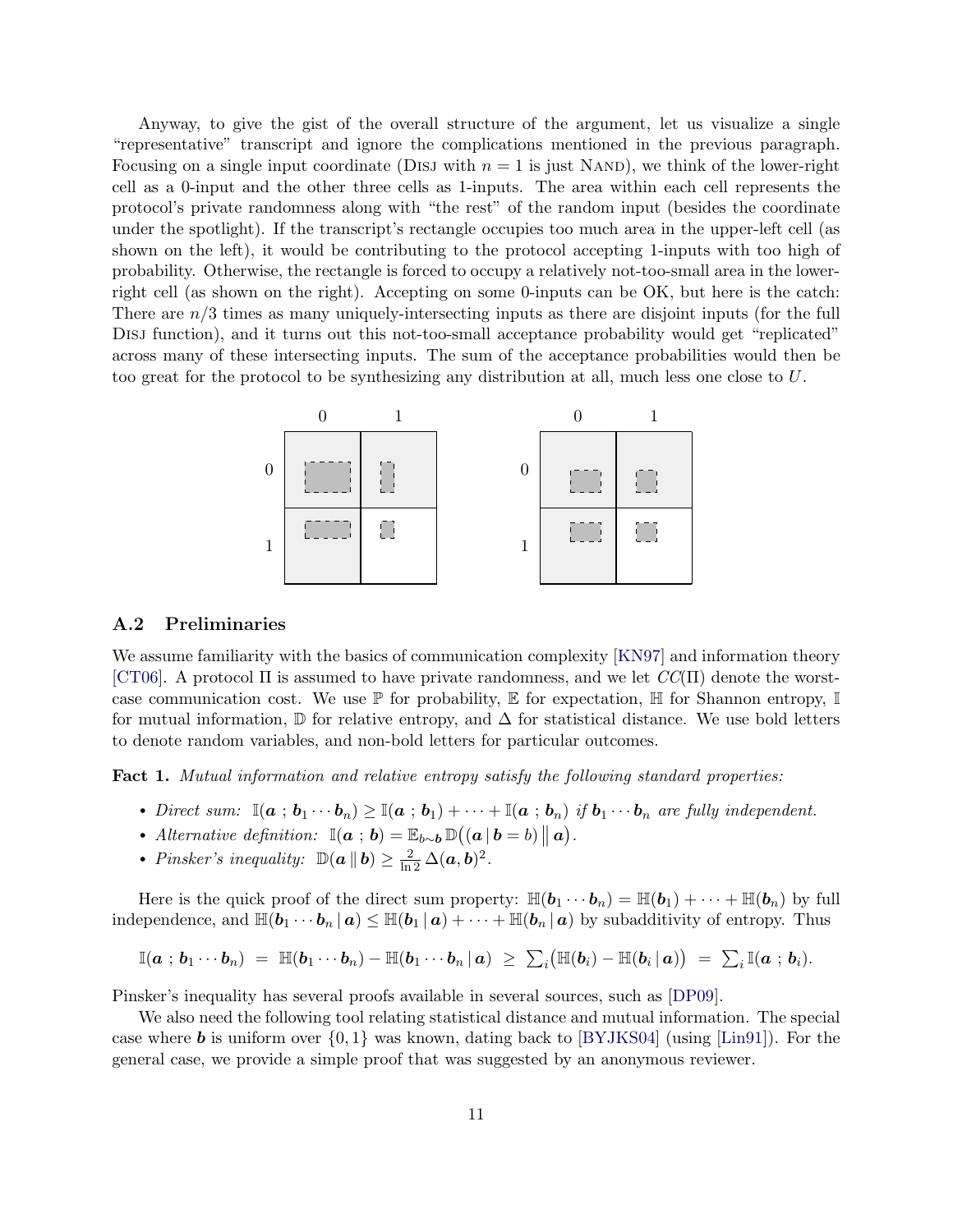**Lemma 4.** Let  $a, b$  be jointly distributed, with **b** having support  $\{0, 1\}$ . Then

$$
\Delta((\boldsymbol{a} \,|\, \boldsymbol{b} = 0), (\boldsymbol{a} \,|\, \boldsymbol{b} = 1)) \leq \sqrt{\mathbb{I}(\boldsymbol{a} \,;\, \boldsymbol{b}) \ / \min(\mathbb{P}[\boldsymbol{b} = 0], \mathbb{P}[\boldsymbol{b} = 1]).}
$$

Proof. By the alternative definition in [Fact 1,](#page-10-0) we have

$$
\mathbb{I}(\boldsymbol{a} \; ; \; \boldsymbol{b}) \; = \; \mathbb{E}_{b \sim \boldsymbol{b}} \, \mathbb{D}\big( (\boldsymbol{a} \, | \, \boldsymbol{b} = b) \, \big\| \, \boldsymbol{a} \big) \; \geq \; \min(\mathbb{P}[\boldsymbol{b} = 0], \mathbb{P}[\boldsymbol{b} = 1]) \cdot \sum_{b \in \{0,1\}} \mathbb{D}\big( (\boldsymbol{a} \, | \, \boldsymbol{b} = b) \, \big\| \, \boldsymbol{a} \big).
$$

By Pinsker's inequality in [Fact 1](#page-10-0) and Cauchy–Schwarz, we have

$$
\sum_{b \in \{0,1\}} \mathbb{D}((a | b = b) || a) \ge \frac{2}{\ln 2} \sum_{b \in \{0,1\}} \Delta((a | b = b), a)^2
$$
  
 
$$
\ge \frac{2}{\ln 2} (\sum_{b \in \{0,1\}} \Delta((a | b = b), a))^2 / 2
$$
  
=  $\frac{1}{\ln 2} \Delta((a | b = 0), (a | b = 1))^2$ .

Combining and using  $\ln 2 \leq 1$  yields the lemma.

### A.3 Proof of [Theorem 2](#page-9-0)

Letting U be as in [Theorem 2,](#page-9-0) suppose for contradiction  $\textsf{Samp}(D) \leq 0.0001n - 2$  for some distribution D with  $\Delta(U, D) \leq 0.01$ . By [Observation 2,](#page-3-0) Synth(D)  $\leq 0.0001n$ , so consider a synthesizing protocol Π for D with  $CC(\Pi) \leq 0.0001n$ . As a technical convenience, we may assume Π has been infinitesimally perturbed to ensure the acceptance probability is positive on each input;<sup>[1](#page-11-0)</sup> this allows us to avoid special cases for handling conditioning on 0-probability events.

We build a probability space by decomposing  $U$  into a mixture of product distributions. For each  $j \in [n]$  independently: Let  $w_j$  be uniform over  $\{\text{LEFT}, \text{RIGHT}\}.$ 

| Conditioned on $w_i =$ LEFT, let                                                                                                         |  | Conditioned on $w_j$ = RIGHT, let |  |                                                                                                                                         |
|------------------------------------------------------------------------------------------------------------------------------------------|--|-----------------------------------|--|-----------------------------------------------------------------------------------------------------------------------------------------|
| $\boldsymbol{x}_j \boldsymbol{y}_j := \begin{cases} 00 & \text{with probability } 1/3 \\ 10 & \text{with probability } 2/3 \end{cases}.$ |  |                                   |  | $\boldsymbol{x}_j \boldsymbol{y}_j := \begin{cases} 00 & \text{with probability } 1/3 \\ 01 & \text{with probability } 2/3 \end{cases}$ |
|                                                                                                                                          |  |                                   |  |                                                                                                                                         |

Note that the marginal distribution of  $(x, y)$  is U, but x and y are independent conditioned on w. Conditioned on  $(\mathbf{x}, \mathbf{y}) = (x, y)$ , let  $\tau$  be a random transcript of  $\Pi(x, y)$  conditioned on acceptance. Finally, let i be uniform over  $[n]$  and independent of the other random variables. In summary,  $(w, x, y, \tau, i)$  are jointly distributed over  $\{\text{LEFT}, \text{RIGHT}\}^n \times \{0, 1\}^n \times \{0, 1\}^n \times \{0, 1\}^{CC(\Pi)} \times [n].$ 

**Definition 1.** An outcome  $(i, w_{-i}) \in [n] \times {\text{LEFT}, \text{RIGHT}}^{\{n\} \setminus \{i\}}$  is called good iff both:

- (1)  $\mathbb{I}(\tau; x_i y_i | i = i, w = w) \leq 0.0008$  ("cost") for each  $w_i \in \{\text{LEFT}, \text{RIGHT}\}, \text{ and}$
- (2)  $\mathbb{E}[\max(3^{-n} D_{x,y}, 0) | i = i, w_{-i} = w_{-i}, x_i y_i = x_i y_i] \leq 0.12 \cdot 3^{-n}$  ("correctness") for each  $x_i y_i \in \{00, 01, 10\}.$

<span id="page-11-1"></span>Claim 4.  $(i, w_{-i}) \sim (i, w_{-i})$  is good with probability at least 0.5.

 $\Box$ 

.

<span id="page-11-0"></span><sup>&</sup>lt;sup>1</sup>For an infinitesimal  $\iota > 0$ , accept with probability  $4^{-n}\iota$ , reject with probability  $(1 - 4^{-n})\iota$ , and otherwise run the original synthesizing protocol. This adds only 2 bits of communication, and it affects the statistical distance to the target distribution by at most  $\iota$ .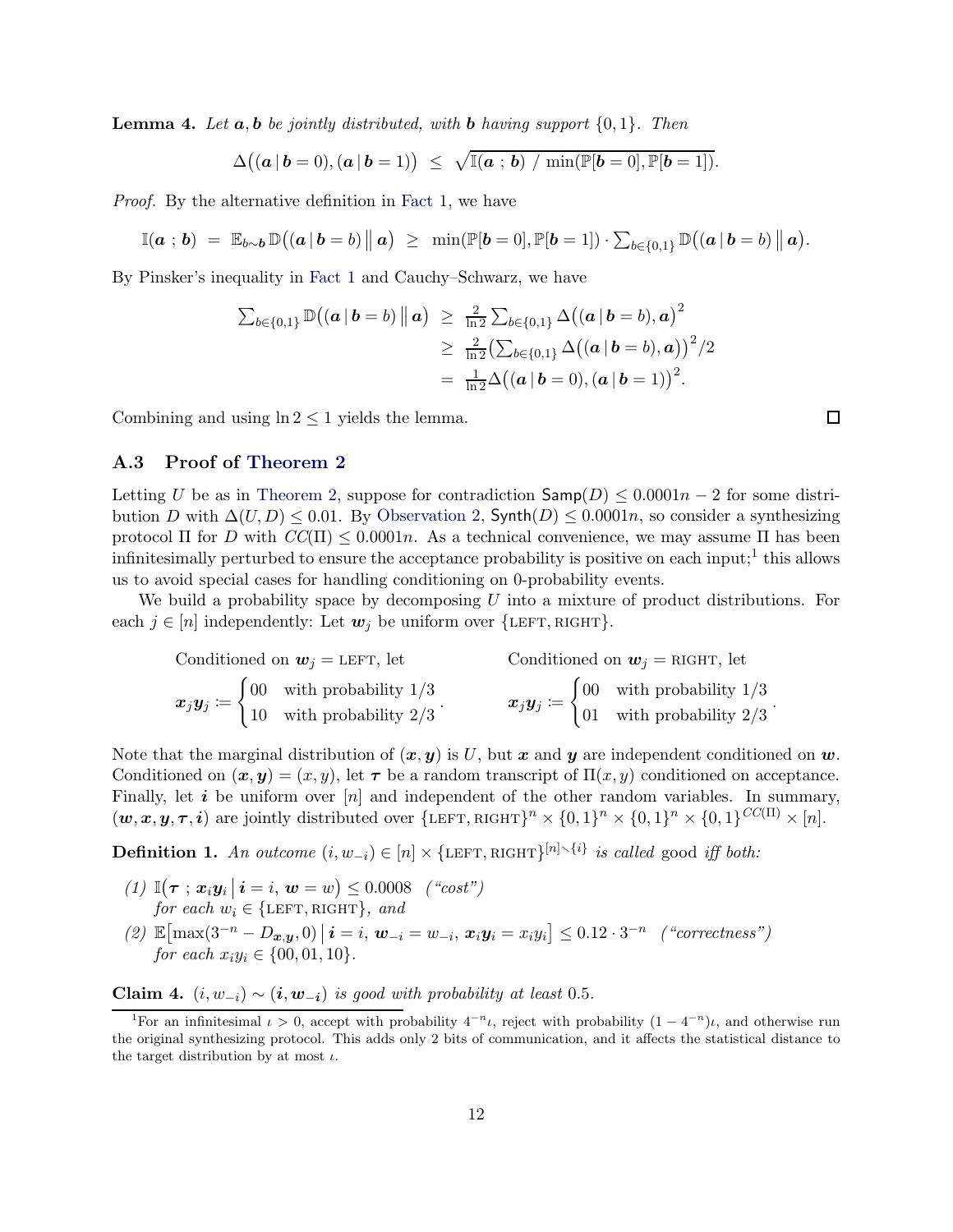*Proof.* By a union bound, it suffices to show that  $(1)$  and  $(2)$  individually hold with probability at least 0.75 each.

For fixed *i* and *w*, abbreviate  $\mathbb{I}(\tau ; x_i y_i \mid i = i, w = w)$  as  $I_{i,w} \geq 0$ . For each *w*,

$$
\mathbb{E}_{i\sim i}[I_{i,w}] \leq \frac{1}{n}\mathbb{I}(\boldsymbol{\tau} \; ; \; \boldsymbol{x} \boldsymbol{y} \;\vert\; \boldsymbol{w} = w) \;\leq\; \frac{1}{n}\mathbb{H}(\boldsymbol{\tau} \;\vert\; \boldsymbol{w} = w) \;\leq\; \frac{1}{n}\, CC(\Pi) \;\leq\; 0.0001
$$

by the first bullet from [Fact 1](#page-10-0) using  $a \coloneqq (\tau | w = w)$  and  $b_i \coloneqq (x_i y_i | w = w)$ . Now

$$
\mathbb{E}_{(i,w_{-i})\sim(i,w_{-i})}\,\mathbb{E}_{w_i\sim w_i}[I_{i,w}] = \mathbb{E}_{w\sim w}\,\mathbb{E}_{i\sim i}[I_{i,w}] \leq 0.0001.
$$

By Markov's inequality, with probability at least 0.75 over  $(i, w_{-i}) \sim (i, w_{-i})$  we have that  $\mathbb{E}_{w_i \sim w_i}[I_{i,w}] \leq 0.0004$ , in which case  $\max_{w_i}(I_{i,w}) \leq 2 \mathbb{E}_{w_i \sim w_i}[I_{i,w}] \leq 0.0008$  and thus (1) holds.

For fixed *i*,  $w_{-i}$ , and  $x_iy_i$ , abbreviate  $\mathbb{E} \left[ \max(3^{-n} - D_{\boldsymbol{x}, \boldsymbol{y}}, 0) \, \big| \, \boldsymbol{i} = i, \, \boldsymbol{w}_{-i} = w_{-i}, \, \boldsymbol{x}_i \boldsymbol{y}_i = x_i y_i \right]$  as  $\delta_{i,w_{-i},x_iy_i} \geq 0$ . Now

$$
\mathbb{E}_{(i,w_{-i})\sim(i,w_{-i})}\mathbb{E}_{x_iy_i\sim x_iy_i}[\delta_{i,w_{-i},x_iy_i}] = \mathbb{E}[\max(3^{-n}-D_{x,y},0)] = 3^{-n}\sum_{x,y} \max(U_{x,y}-D_{x,y},0)
$$
  
=  $3^{-n}\Delta(U,D) \leq 0.01 \cdot 3^{-n}$ .

By Markov's inequality, with probability at least 0.75 over  $(i, w_{-i}) \sim (i, w_{-i})$  we have that  $\mathbb{E}_{x_iy_i\sim x_iy_i}[\delta_{i,w_{-i},x_iy_i}] \leq 0.04 \cdot 3^{-n}$ , in which case  $\max_{x_iy_i}[\delta_{i,w_{-i},x_iy_i}] \leq 3\mathbb{E}_{x_iy_i\sim x_iy_i}[\delta_{i,w_{-i},x_iy_i}] \leq$  $0.12 \cdot 3^{-n}$  and thus  $(2)$  holds.

<span id="page-12-0"></span>**Lemma 5.** For each good  $(i, w_{-i})$ , either:

(*i*)  $\mathbb{E}[D_{x,y} | i = i, w_{-i} = w_{-i}] \ge 5 \cdot 3^{-n}, \text{ or}$  $(ii) \mathbb{E}\big[D_{\widehat{x},\widehat{y}}\big|\, \bm{i} = i, \, \bm{w}_{-i} = w_{-i}\big] \geq 0.000001 \cdot 3^{-n}$ where the random variables  $\hat{x}, \hat{y}$  are the same as  $x, y$  except  $\hat{x}_i \hat{y}_i$  is fixed to 11.

[Lemma 5](#page-12-0) is the technical heart of the argument; we prove it in  $\S A.4$ . Note that the marginal distribution of  $(\hat{x}, \hat{y})$  is uniform over the set of all  $(x, y) \in \{0, 1\}^n \times \{0, 1\}^n$  with  $|x \wedge y| = 1$ , where  $\lvert \cdot \rvert$  denotes Hamming weight (i.e., x and y represent uniquely intersecting sets).

Combining [Claim 4](#page-11-1) and [Lemma 5](#page-12-0) shows that over  $(i, w_{-i}) \sim (i, w_{-i})$ , either (i) holds with probability at least  $0.25$  or  $(ii)$  holds with probability at least  $0.25$ . In the former case,

$$
\mathbb{E}[D_{\boldsymbol{x},\boldsymbol{y}}] \ \geq \ \mathbb{P}[(i) \text{ holds}] \cdot \mathbb{E}\big[D_{\boldsymbol{x},\boldsymbol{y}} \,\big|\, (i) \text{ holds}\big] \ \geq \ 0.25 \cdot 5 \cdot 3^{-n} \ > \ 3^{-n}
$$

and thus  $\sum_{x,y : |x \wedge y|=0} D_{x,y} = 3^n \mathbb{E}[D_{x,y}] > 1$ . In the latter case,

$$
\mathbb{E}[D_{\widehat{\bm{x}}, \widehat{\bm{y}}}] \ \geq \ \mathbb{P}[(ii) \text{ holds}] \cdot \mathbb{E}\big[D_{\widehat{\bm{x}}, \widehat{\bm{y}}}\,\big|\, (ii) \text{ holds}\big] \ \geq \ 0.25 \cdot 0.000001 \cdot 3^{-n} \ > \ 1/(n3^{n-1})
$$

and thus  $\sum_{x,y : |x \wedge y|=1} D_{x,y} = n3^{n-1} \mathbb{E}[D_{\hat{x},\hat{y}}] > 1$ . Either case contradicts the assumption that D is a distribution. This finishes the proof of [Theorem 2,](#page-9-0) except for the proof of [Lemma 5.](#page-12-0)

#### <span id="page-12-1"></span>A.4 Proof of [Lemma 5](#page-12-0)

Fix a good  $(i, w_{-i})$ . For convenience, we henceforth assume  $i = 1$  and we elide the conditioning on  $i = 1, w_{-1} = w_{-1}$  in the notation. Thus our whole probability space now consists of  $(w_1, x, y, \tau)$ which is actually distributed as  $(w_1, x, y, \tau | i = 1, w_{-1} = w_{-1})$  in the original notation. Also,  $(\widehat{\boldsymbol{x}}, \widehat{\boldsymbol{y}}) \coloneqq (1\boldsymbol{x}_{-1}, 1\boldsymbol{y}_{-1}).$ 

With this convention, the definition of good becomes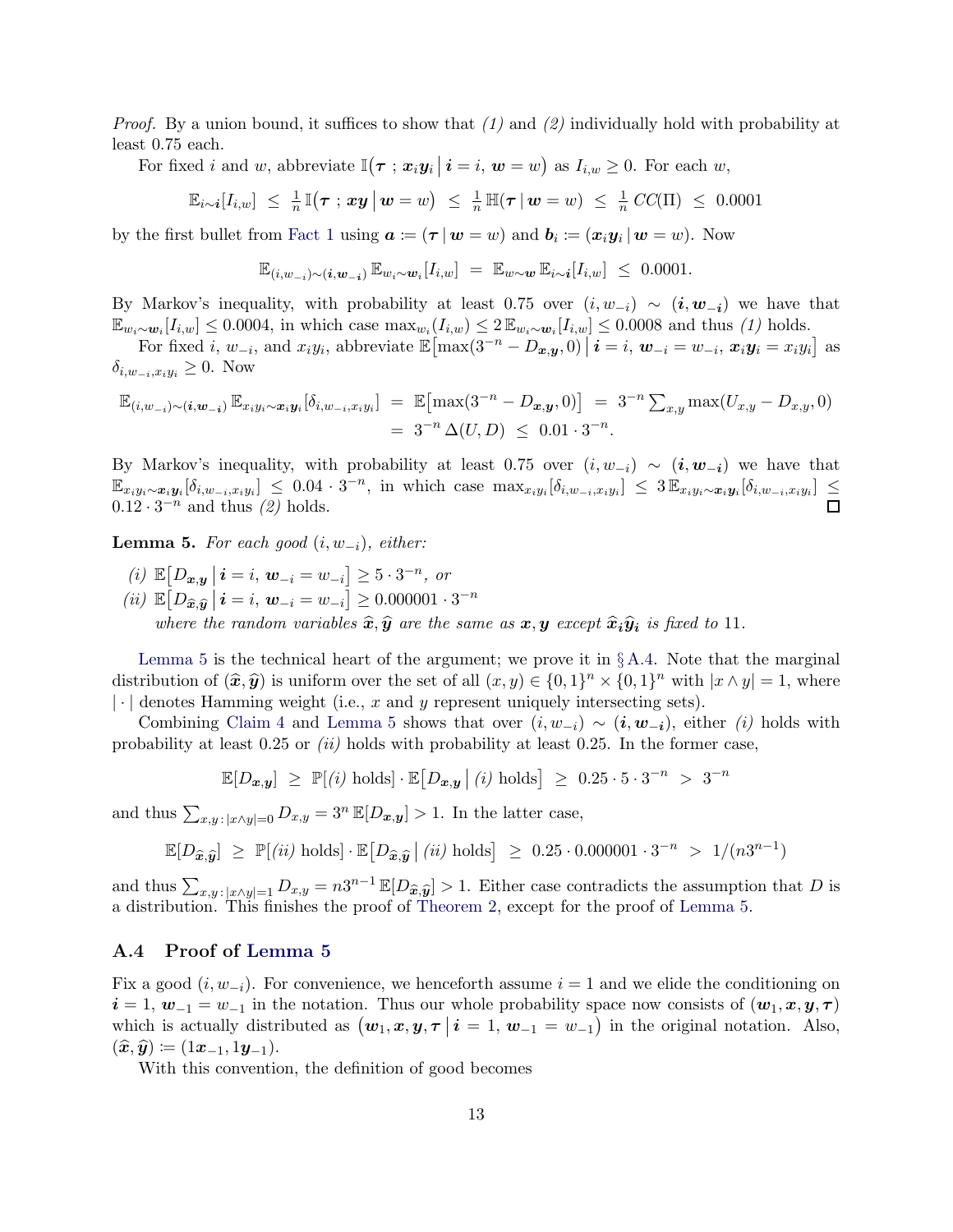- (1)  $\mathbb{I}(\tau; x_1y_1 | w_1 = w_1) \le 0.0008$  ("cost") for each  $w_1 \in \{\text{LEFT}, \text{RIGHT}\}, \text{ and}$
- (2)  $\mathbb{E}[\max(3^{-n} D_{x,y}, 0) | x_1y_1 = x_1y_1] \leq 0.12 \cdot 3^{-n}$  ("correctness") for each  $x_1y_1 \in \{00, 01, 10\}$

and the statement of [Lemma 5](#page-12-0) becomes

(*i*)  $\mathbb{E}[D_{x,y}] \ge 5 \cdot 3^{-n}$ , or  $(ii) \ \mathbb{E}[D_{\widehat{\boldsymbol{x}},\widehat{\boldsymbol{y}}}] \geq 0.000001\cdot 3^{-n}.$ 

<span id="page-13-0"></span>Claim 5. If (1) holds then  $\Delta((\tau | x_1 y_1 = 00), (\tau | x_1 y_1 = x_1 y_1)) \le 0.05$ for each  $x_1y_1 \in \{01, 10\}.$ 

*Proof.* First, (1) tells us  $\mathbb{I}(\tau; x_1 | w_1 = \text{LEFT}) \leq 0.0008$  (since  $y_1$  is always 0 conditioned on  $w_1 = \text{LEFT}$ ), and applying Lemma<sup>'</sup>4 with  $(a, b) := (\tau, x_1 \mid w_1 = \text{LEFT})$  gives

$$
\Delta((\tau | x_1 y_1 = 00), (\tau | x_1 y_1 = 10)) \leq \sqrt{\mathbb{I}(\tau | x_1 | w_1 = \text{LEFT}) / \frac{1}{3}} \leq \sqrt{0.0008 \cdot 3} \leq 0.05.
$$

Similarly, (1) tells us  $\mathbb{I}(\tau : y_1 \mid w_1 = \text{RIGHT}) \leq 0.0008$  (since  $x_1$  is always 0 conditioned on  $w_1 =$ RIGHT), and applying [Lemma 4](#page-10-1) with  $(a, b) := (\tau, y_1 \, | \, w_1 = \text{RIGHT})$  gives

$$
\Delta((\tau \,|\, \boldsymbol{x}_1 \boldsymbol{y}_1 = 00), (\tau \,|\, \boldsymbol{x}_1 \boldsymbol{y}_1 = 01)) \leq \sqrt{\mathbb{I}(\tau \,;\, \boldsymbol{y}_1 \,|\, \boldsymbol{w}_1 = \text{RIGHT}) / \frac{1}{3}} \leq \sqrt{0.0008 \cdot 3} \leq 0.05.
$$
\nis proves the claim.

This proves the claim.

Let A be the set of all accepting transcripts of  $\Pi$ . For  $\tau \in A$  and  $(x, y) \in \{0, 1\}^n \times \{0, 1\}^n$  and  $x_1y_1 \in \{0,1\}^2$ , define

$$
p_{x,y}(\tau) := \mathbb{P}[\Pi(x,y) \text{ generates } \tau] \qquad p_{x_1y_1}(\tau) := \mathbb{E}_{x_{-1}y_{-1} \sim x_{-1}}[p_{x,y}(\tau)]
$$
  
\n
$$
q_{x,y}(\tau) := \mathbb{P}[\Pi(x,y) \text{ generates } \tau \mid \Pi(x,y) \text{ accepts}] \qquad q_{x_1y_1}(\tau) := \mathbb{E}_{x_{-1}y_{-1} \sim x_{-1}}[q_{x,y}(\tau)]
$$

where the probabilities in the left column are over the private randomness of Alice and Bob; in particular,  $\sum_{\tau \in A} p_{x,y}(\tau) = \mathbb{P}[\Pi(x, y) \text{ accepts}] = D_{x,y} \text{ and } p_{x,y}(\tau) = D_{x,y} \cdot q_{x,y}(\tau)$ . In terms of our probability space  $(\mathbf{w}_1, \mathbf{x}, \mathbf{y}, \boldsymbol{\tau})$ , we have:

for each 
$$
x_1y_1 \in \{00, 01, 10\}
$$
:  
\nfor  $x_1y_1 = 11$ :  
\n $p_{x_1y_1}(\tau) = \mathbb{E}[p_{x,y}(\tau) | x_1y_1 = x_1y_1]$   
\n $\sum_{\tau \in A} p_{x_1y_1}(\tau) = \mathbb{E}[D_{x,y} | x_1y_1 = x_1y_1]$   
\n $q_{x_1y_1}(\tau) = \mathbb{E}[q_{x,y}(\tau) | x_1y_1 = x_1y_1]$   
\n $= \mathbb{P}[\tau = \tau | x_1y_1 = x_1y_1]$   
\n $\sum_{\tau \in A} p_{11}(\tau) = \mathbb{E}[D_{\hat{x},\hat{y}}]$ 

<span id="page-13-1"></span>We postpone the proofs of the following two claims to the end of this subsection.

**Claim 6.** If (2) holds then 
$$
\mathbb{P}[p_{x_1y_1}(\tau)/q_{x_1y_1}(\tau) \ge 0.03 \cdot 3^{-n} | \mathbf{x}_1\mathbf{y}_1 = x_1y_1] \ge 0.8
$$
  
for each  $x_1y_1 \in \{01, 10\}.$ 

<span id="page-13-2"></span>**Claim 7.** If (i) does not hold then  $\mathbb{P}\left[p_{00}(\tau)/q_{00}(\tau) \leq 75 \cdot 3^{-n} \,|\, \mathbf{x}_1 \mathbf{y}_1 = 00\right] \geq 0.8$ .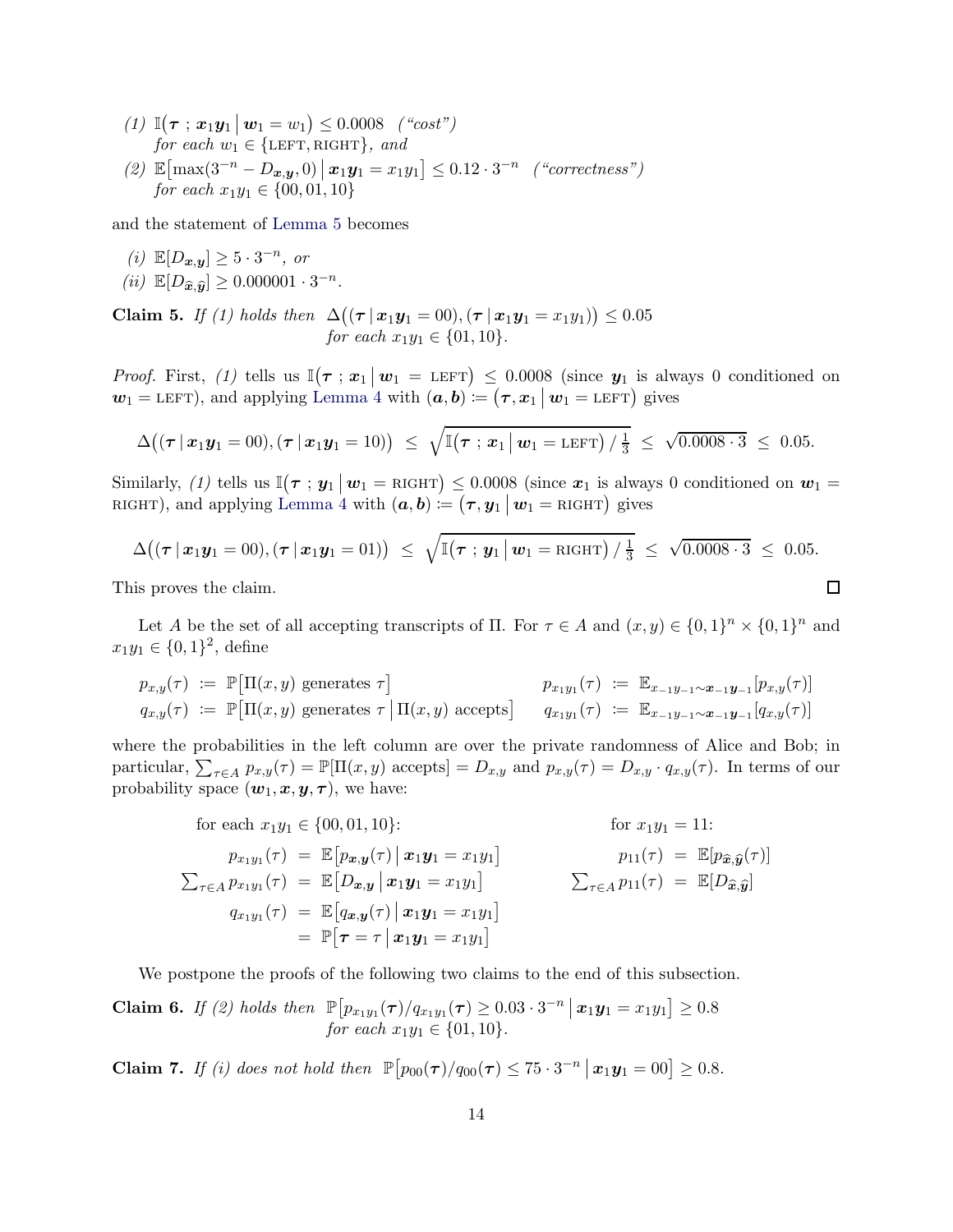We now show how to combine [Claim 5,](#page-13-0) [Claim 6,](#page-13-1) and [Claim 7](#page-13-2) to prove that if  $(1)$  and  $(2)$  hold and  $(i)$  does not hold, then  $(ii)$  holds. Defining

$$
T_{x_1y_1} := \{ \tau \in A : p_{x_1y_1}(\tau)/q_{x_1y_1}(\tau) \ge 0.03 \cdot 3^{-n} \} \quad \text{for each } x_1y_1 \in \{01, 10\}
$$
  
\n
$$
T_{00} := \{ \tau \in A : p_{00}(\tau)/q_{00}(\tau) \le 75 \cdot 3^{-n} \} \quad \text{for } x_1y_1 = 00
$$
  
\n
$$
T := T_{00} \cap T_{01} \cap T_{10}
$$

we have for each  $x_1y_1 \in \{01, 10\}$ ,

$$
\mathbb{P}[\boldsymbol{\tau} \in T_{x_1y_1} | \boldsymbol{x}_1\boldsymbol{y}_1 = 00] \geq \mathbb{P}[\boldsymbol{\tau} \in T_{x_1y_1} | \boldsymbol{x}_1\boldsymbol{y}_1 = x_1y_1] - 0.05 \geq 0.75
$$

by [Claim 5](#page-13-0) and [Claim 6,](#page-13-1) and  $\mathbb{P}[\tau \in T_{00} \mid \mathbf{x}_1 \mathbf{y}_1 = 00] \geq 0.8$  by [Claim 7,](#page-13-2) so by a union bound,

$$
\sum_{\tau \in T} q_{00}(\tau) = \mathbb{P}[\tau \in T \mid \boldsymbol{x}_1 \boldsymbol{y}_1 = 00] \geq 0.3. \tag{\dagger}
$$

For each  $x_1y_1 \in \{01, 10\}$  we define  $d_{x_1y_1}(\tau) := |q_{00}(\tau) - q_{x_1y_1}(\tau)|$  so that by [Claim 5,](#page-13-0)

$$
\sum_{\tau \in A} d_{x_1 y_1}(\tau) = 2 \Delta ((\tau | x_1 y_1 = 00), (\tau | x_1 y_1 = x_1 y_1)) \leq 0.1. \tag{\ddagger}
$$

Since  $x_{-1}, y_{-1}$  are independent (implicitly conditioned on  $w_{-1} = w_{-1}$ ), we have  $p_{00}(\tau) \cdot p_{11}(\tau) =$  $p_{01}(\tau) \cdot p_{10}(\tau)$  by the rectangular nature of any transcript  $\tau$ . We would like to rewrite this as  $p_{11}(\tau) = p_{01}(\tau) \cdot p_{10}(\tau) / p_{00}(\tau)$  but we must be careful about division by 0. Adopting the convention  $0/0 \coloneqq 0$ , we can write

<span id="page-14-3"></span><span id="page-14-2"></span><span id="page-14-0"></span>
$$
p_{11}(\tau) \ge p_{01}(\tau) \cdot p_{10}(\tau) / p_{00}(\tau).
$$
 (\*)

We also note that for each  $x_1y_1, p_{x_1y_1}(\tau) = 0$  iff  $q_{x_1y_1}(\tau) = 0$ . To convert between the "multiplicative" structure of transcripts as in [\(](#page-14-0)∗) and the "additive" structure of statistical distance, we appeal to the following basic fact, which has been used several times in recent works [\[GW16,](#page-19-3) [GPW16,](#page-19-4) [GJW18\]](#page-19-9). For completeness, we reproduce the argument at the end of this subsection.

<span id="page-14-1"></span>Fact 2. For every  $\tau \in A$ ,  $q_{01}(\tau) \cdot q_{10}(\tau) / q_{00}(\tau) \geq q_{00}(\tau) - d_{01}(\tau) - d_{10}(\tau)$ .

At last we come to the punchline:

$$
\mathbb{E}[D_{\widehat{\mathbf{x}},\widehat{\mathbf{y}}}] = \sum_{\tau \in A} p_{11}(\tau) \ge \sum_{\tau \in T} p_{11}(\tau) \ge \sum_{\tau \in T} \frac{p_{01}(\tau) \cdot p_{10}(\tau)}{p_{00}(\tau)}
$$
\n
$$
= \sum_{\tau \in T} \frac{\frac{p_{01}(\tau)}{q_{01}(\tau)} \cdot \frac{p_{10}(\tau)}{q_{10}(\tau)}}{\frac{p_{00}(\tau)}{q_{00}(\tau)}} \cdot \frac{q_{01}(\tau) \cdot q_{10}(\tau)}{q_{00}(\tau)}
$$
\n
$$
\ge \sum_{\tau \in T} \frac{(0.03 \cdot 3^{-n}) \cdot (0.03 \cdot 3^{-n})}{75 \cdot 3^{-n}} \cdot \left(q_{00}(\tau) - d_{01}(\tau) - d_{10}(\tau)\right)
$$
\n
$$
\ge 0.00001 \cdot 3^{-n} \cdot \left(\sum_{\tau \in T} q_{00}(\tau) - \sum_{\tau \in A} d_{01}(\tau) - \sum_{\tau \in A} d_{10}(\tau)\right)
$$
\n
$$
\ge 0.00001 \cdot 3^{-n} \cdot (0.3 - 0.1 - 0.1) = 0.000001 \cdot 3^{-n}
$$

where the third line uses [Fact 2,](#page-14-1) and the last line follows by  $(\dagger)$  $(\dagger)$  and  $(\dagger)$ . Thus *(ii)* holds. This finishes the proof of [Lemma 5,](#page-12-0) except for the proofs of [Claim 6,](#page-13-1) [Claim 7,](#page-13-2) and [Lemma 4.](#page-10-1)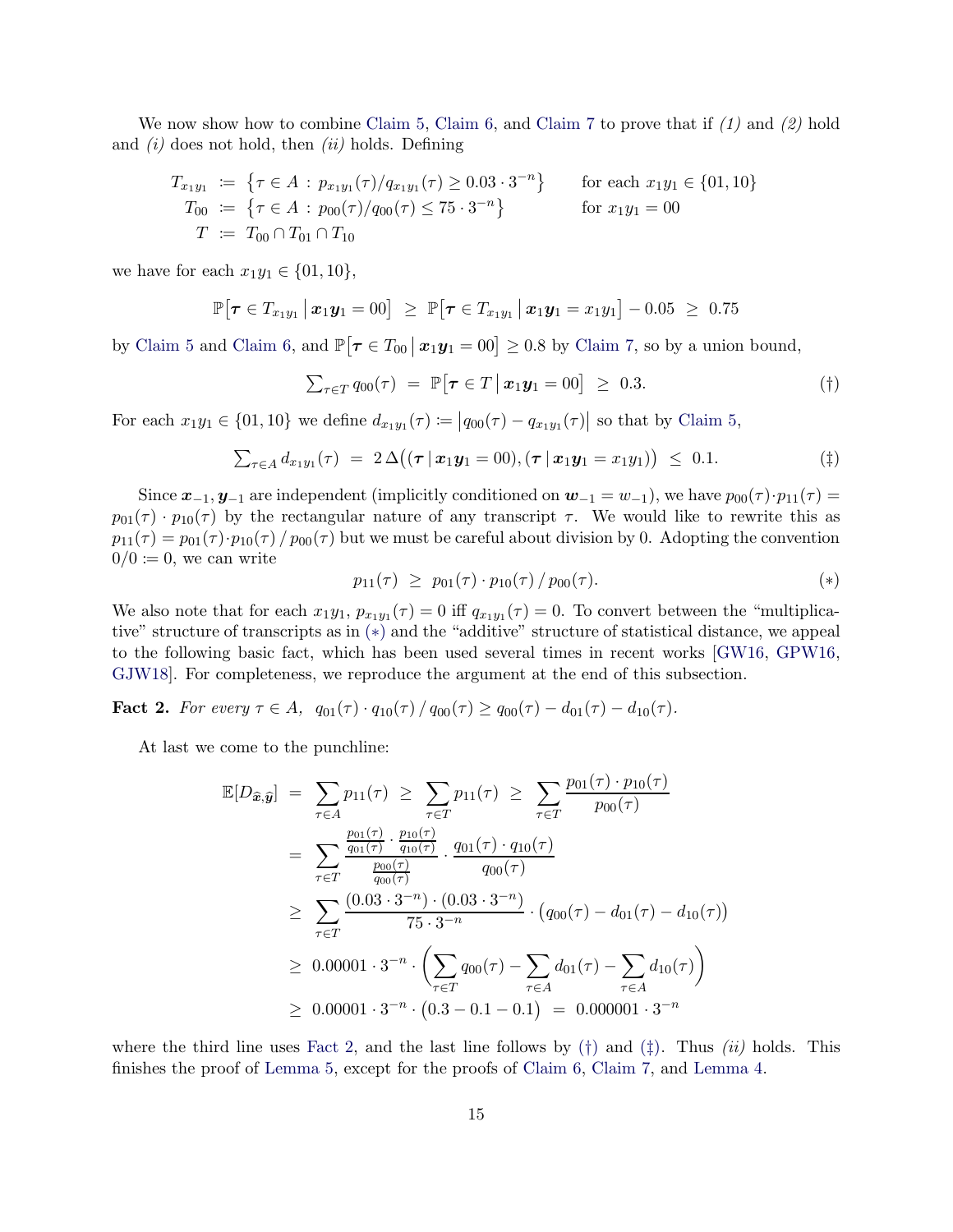*Proof of [Claim 6.](#page-13-1)* To slightly declutter notation, we write the argument for  $x_1y_1 = 01$  (nothing is different for  $x_1y_1 = 10$ ). Assuming (2) holds, we have  $\mathbb{E}[\max(3^{-n} - D_{x,y}, 0) | x_1y_1 = 01] \le$  $0.12 \cdot 3^{-n}$ . We define S as the set of all  $(x, y)$  in the support of  $(x, y)$  conditioned on  $x_1y_1 = 01$ (and implicitly on  $w_{-1} = w_{-1}$ ) such that  $D_{x,y} \leq 0.16 \cdot 3^{-n}$  ("bad inputs"). By Markov's inequality,

$$
\mathbb{P}[(\boldsymbol{x},\boldsymbol{y})\in S \,|\, \boldsymbol{x}_1\boldsymbol{y}_1=01] = \mathbb{P}[\max(3^{-n}-D_{\boldsymbol{x},\boldsymbol{y}},0)\geq 0.84\cdot 3^{-n} \,|\, \boldsymbol{x}_1\boldsymbol{y}_1=01] \leq 1/7 \leq 0.15.
$$

We define B as the set of all  $\tau \in A$  such that  $\mathbb{P}[(x,y) \in S | \tau = \tau, x_1y_1 = 01] \ge 0.8$  ("bad") transcripts"). We must have  $\mathbb{P}[\tau \in B | x_1 y_1 = 01] \leq 0.2$  since otherwise

$$
\mathbb{P}[(\boldsymbol{x},\boldsymbol{y})\in S | \boldsymbol{x}_1\boldsymbol{y}_1=01] \geq \mathbb{P}[(\boldsymbol{x},\boldsymbol{y})\in S \text{ and } \boldsymbol{\tau}\in B | \boldsymbol{x}_1\boldsymbol{y}_1=01] \n= \mathbb{P}[\boldsymbol{\tau}\in B | \boldsymbol{x}_1\boldsymbol{y}_1=01] \cdot \mathbb{P}[(\boldsymbol{x},\boldsymbol{y})\in S | \boldsymbol{\tau}\in B, \boldsymbol{x}_1\boldsymbol{y}_1=01] \n\geq 0.2 \cdot 0.8 = 0.16 > 0.15.
$$

Let  $\chi_{x,y}$  be the indicator for  $(x, y) \notin S$ , so  $D_{x,y} \ge 0.16 \cdot 3^{-n} \cdot \chi_{x,y}$ . For each  $\tau \in A \setminus B$  we have

$$
\mathbb{E}\big[\chi_{\boldsymbol{x},\boldsymbol{y}}\cdot q_{\boldsymbol{x},\boldsymbol{y}}(\tau)\,\big|\,\boldsymbol{x}_1\boldsymbol{y}_1=01\big] = \sum_{(\boldsymbol{x},\boldsymbol{y})\notin S} \mathbb{P}\big[\boldsymbol{x}\boldsymbol{y}=\boldsymbol{x}\boldsymbol{y}\,\big|\,\boldsymbol{x}_1\boldsymbol{y}_1=01\big]\cdot\mathbb{P}\big[\boldsymbol{\tau}=\tau\,\big|\,\boldsymbol{x}\boldsymbol{y}=\boldsymbol{x}\boldsymbol{y}\big] \n= \mathbb{P}\big[(\boldsymbol{x},\boldsymbol{y})\notin S \text{ and } \boldsymbol{\tau}=\tau\,\big|\,\boldsymbol{x}_1\boldsymbol{y}_1=01\big] \n= \mathbb{P}\big[(\boldsymbol{x},\boldsymbol{y})\notin S\,\big|\,\boldsymbol{\tau}=\tau,\,\boldsymbol{x}_1\boldsymbol{y}_1=01\big]\cdot\mathbb{P}\big[\boldsymbol{\tau}=\tau\,\big|\,\boldsymbol{x}_1\boldsymbol{y}_1=01\big] \n\geq 0.2\cdot q_{01}(\tau)
$$

and thus

$$
p_{01}(\tau) = \mathbb{E}\big[p_{x,y}(\tau) \, \big| \, x_1 y_1 = 01\big] = \mathbb{E}\big[D_{x,y} \cdot q_{x,y}(\tau) \, \big| \, x_1 y_1 = 01\big] \geq 0.16 \cdot 3^{-n} \cdot \mathbb{E}\big[\chi_{x,y} \cdot q_{x,y}(\tau) \, \big| \, x_1 y_1 = 01\big] \geq 0.16 \cdot 3^{-n} \cdot 0.2 \cdot q_{01}(\tau) \geq 0.03 \cdot 3^{-n} \cdot q_{01}(\tau).
$$

In summary,  $\mathbb{P}\big[p_{01}(\tau)/q_{01}(\tau) \ge 0.03 \cdot 3^{-n} \, \big| \, \boldsymbol{x}_1\boldsymbol{y}_1 = 01\big] \ge \mathbb{P}\big[\tau \not\in B \, \big| \, \boldsymbol{x}_1\boldsymbol{y}_1 = 01\big] \ge 0.8.$  $\Box$ *Proof of [Claim 7.](#page-13-2)* Assume  $\mathbb{E}[D_{x,y} | x_1y_1 = 00] \leq 15 \cdot 3^{-n}$  since otherwise *(i)* would hold because

$$
\mathbb{E}[D_{\boldsymbol{x},\boldsymbol{y}}] = \mathbb{E}_{x_1y_1\sim\boldsymbol{x}_1\boldsymbol{y}_1} \mathbb{E}[D_{\boldsymbol{x},\boldsymbol{y}} \,|\, \boldsymbol{x}_1\boldsymbol{y}_1 = x_1y_1] \geq \frac{1}{3}\mathbb{E}[D_{\boldsymbol{x},\boldsymbol{y}} \,|\, \boldsymbol{x}_1\boldsymbol{y}_1 = 00] \geq 5\cdot3^{-n}.
$$

Now

$$
\mathbb{E}\bigg[\frac{p_{00}(\tau)}{q_{00}(\tau)}\bigg|\,x_1\mathbf{y}_1=00\bigg] \;=\; \sum_{\tau\in A}q_{00}(\tau)\cdot\frac{p_{00}(\tau)}{q_{00}(\tau)} \;=\; \sum_{\tau\in A}p_{00}(\tau) \;=\; \mathbb{E}\big[D_{\mathbf{x},\mathbf{y}}\,\big|\, \mathbf{x}_1\mathbf{y}_1=00\big] \;\leq\; 15\cdot 3^{-n}.
$$

Thus  $\mathbb{P}\big[p_{00}(\tau)/q_{00}(\tau)\leq 75\cdot 3^{-n}\,\big|\, \boldsymbol{x}_1\boldsymbol{y}_1=00\big]\geq 0.8$  follows by Markov's inequality.

Proof of [Fact 2.](#page-14-1) It suffices to show that

<span id="page-15-0"></span>
$$
q_{01}(\tau) \cdot q_{10}(\tau) \ge q_{00}(\tau)^2 - q_{00}(\tau) \big(d_{01}(\tau) + d_{10}(\tau)\big). \tag{5}
$$

 $\Box$ 

(If  $q_{00}(\tau) \neq 0$  then the desired inequality follows by dividing [\(5\)](#page-15-0) by  $q_{00}(\tau)$ , and if  $q_{00}(\tau) = 0$  then it follows since its right side is  $\leq 0$  and its left side is 0; recall our convention that  $0/0 \coloneq 0$ .) For some signs  $\sigma_{x_1y_1}(\tau) \in \{1, -1\}$ , the left side of [\(5\)](#page-15-0) equals  $(q_{00}(\tau) + \sigma_{01}(\tau)d_{01}(\tau)) \cdot (q_{00}(\tau) + \sigma_{10}(\tau)d_{10}(\tau)),$ which expands to

<span id="page-15-1"></span>
$$
q_{00}(\tau)^2 + \sigma_{01}(\tau)q_{00}(\tau)d_{01}(\tau) + \sigma_{10}(\tau)q_{00}(\tau)d_{10}(\tau) + \sigma_{01}(\tau)\sigma_{10}(\tau)d_{01}(\tau)d_{10}(\tau).
$$
 (6)

If  $\sigma_{01}(\tau) = \sigma_{10}(\tau)$  then [\(6\)](#page-15-1) is at least the right side of [\(5\)](#page-15-0) since the last term of (6) is nonnegative. If  $\sigma_{01}(\tau) \neq \sigma_{10}(\tau)$ , say  $\sigma_{01}(\tau) = -1$  and  $\sigma_{10}(\tau) = 1$ , then [\(6\)](#page-15-1) is at least the right side of [\(5\)](#page-15-0) since<br>the sum of the last two terms in (6) is  $q_{00}(\tau)d_{10}(\tau) - d_{01}(\tau)d_{10}(\tau) = q_{01}(\tau)d_{10}(\tau) > 0$ . the sum of the last two terms in [\(6\)](#page-15-1) is  $q_{00}(\tau)d_{10}(\tau) - d_{01}(\tau)d_{10}(\tau) = q_{01}(\tau)d_{10}(\tau) \ge 0$ .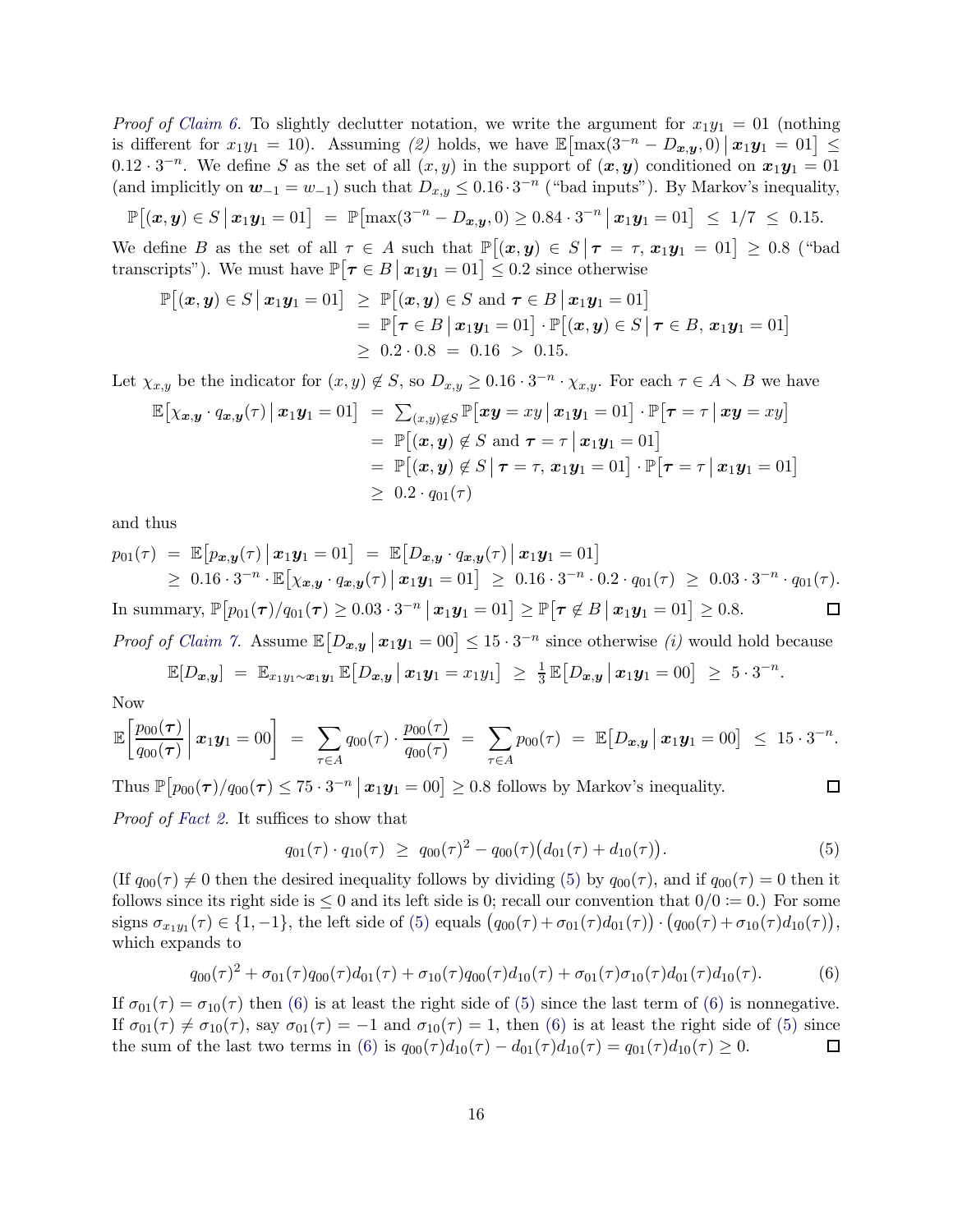# Acknowledgments

We thank anonymous reviewers for helpful comments. A preliminary version of this paper was published as [\[GW19\]](#page-19-10).

# References

- <span id="page-16-1"></span>[AA05] Scott Aaronson and Andris Ambainis. Quantum search of spatial regions. Theory of  $Computing, 1(1):47–79, 2005.$  [doi:10.4086/toc.2005.v001a004](http://dx.doi.org/10.4086/toc.2005.v001a004).
- [Aar14] Scott Aaronson. The equivalence of sampling and searching. Theory of Computing  $Systems, 55(2):281–298, 2014. doi:10.1007/s00224-013-9527-3.$  $Systems, 55(2):281–298, 2014. doi:10.1007/s00224-013-9527-3.$  $Systems, 55(2):281–298, 2014. doi:10.1007/s00224-013-9527-3.$
- <span id="page-16-6"></span>[ACK19] Sepehr Assadi, Yu Chen, and Sanjeev Khanna. Polynomial pass lower bounds for graph streaming algorithms. In Proceedings of the 51st Symposium on Theory of Computing (STOC), pages 265–276. ACM, 2019. [doi:10.1145/3313276.3316361](http://dx.doi.org/10.1145/3313276.3316361).
- <span id="page-16-2"></span>[AMS99] Noga Alon, Yossi Matias, and Mario Szegedy. The space complexity of approximating the frequency moments. Journal of Computer and System Sciences, 58(1):137–147, 1999. [doi:10.1006/jcss.1997.1545](http://dx.doi.org/10.1006/jcss.1997.1545).
- <span id="page-16-4"></span>[ARW17] Amir Abboud, Aviad Rubinstein, and Ryan Williams. Distributed PCP theorems for hardness of approximation in P. In Proceedings of the 58th Symposium on Foundations of Computer Science (FOCS), pages 25–36. IEEE, 2017. [doi:10.1109/FOCS.2017.12](http://dx.doi.org/10.1109/FOCS.2017.12).
- <span id="page-16-8"></span>[ASTS+03] Andris Ambainis, Leonard Schulman, Amnon Ta-Shma, Umesh Vazirani, and Avi Wigderson. The quantum communication complexity of sampling. *SIAM Journal on*  $Computing, 32(6):1570–1585, 2003.$  [doi:10.1137/S009753979935476](http://dx.doi.org/10.1137/S009753979935476).
- <span id="page-16-3"></span>[AW09] Scott Aaronson and Avi Wigderson. Algebrization: A new barrier in complexity theory. ACM Transactions on Computation Theory, 1(1):2:1–2:54, 2009. [doi:10.1145/1490270.1490272](http://dx.doi.org/10.1145/1490270.1490272).
- <span id="page-16-7"></span>[AWY18] Josh Alman, Joshua Wang, and Huacheng Yu. Cell-probe lower bounds from online communication complexity. In Proceedings of the 50th Symposium on Theory of Computing (STOC), pages 1003–1012. ACM, 2018. [doi:10.1145/3188745.3188862](http://dx.doi.org/10.1145/3188745.3188862).
- <span id="page-16-5"></span>[BCK+14] Joshua Brody, Amit Chakrabarti, Ranganath Kondapally, David Woodruff, and Grigory Yaroslavtsev. Beyond set disjointness: The communication complexity of finding the intersection. In Proceedings of the 33rd Symposium on Principles of Distributed Computing (PODC), pages 106–113. ACM, 2014. [doi:10.1145/2611462.2611501](http://dx.doi.org/10.1145/2611462.2611501).
- [BCS14] Itai Benjamini, Gil Cohen, and Igor Shinkar. Bi-lipschitz bijection between the boolean cube and the hamming ball. In Proceedings of the 55th Symposium on Foundations of Computer Science (FOCS), pages 81–89. IEEE, 2014. [doi:10.1109/FOCS.2014.17](http://dx.doi.org/10.1109/FOCS.2014.17).
- <span id="page-16-0"></span>[BCW98] Harry Buhrman, Richard Cleve, and Avi Wigderson. Quantum vs. classical communication and computation. In Proceedings of the 30th Symposium on Theory of Computing (STOC), pages 63–68. ACM, 1998. [doi:10.1145/276698.276713](http://dx.doi.org/10.1145/276698.276713).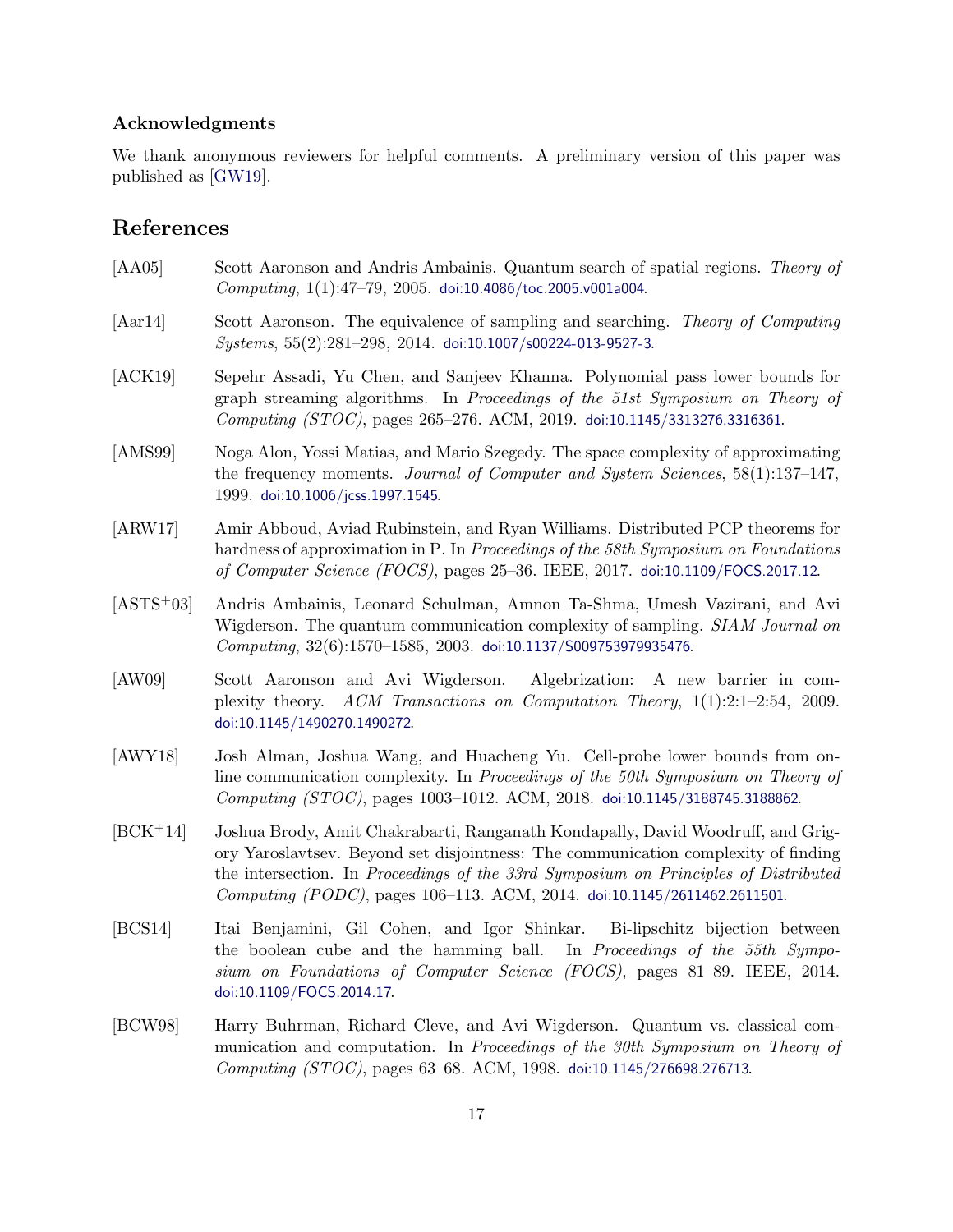- <span id="page-17-2"></span>[BEO+13] Mark Braverman, Faith Ellen, Rotem Oshman, Toniann Pitassi, and Vinod Vaikuntanathan. A tight bound for set disjointness in the message-passing model. In Proceedings of the 54th Symposium on Foundations of Computer Science (FOCS), pages 668–677. IEEE, 2013. [doi:10.1109/FOCS.2013.77](http://dx.doi.org/10.1109/FOCS.2013.77).
- <span id="page-17-0"></span>[BFS86] L´aszl´o Babai, Peter Frankl, and Janos Simon. Complexity classes in communication complexity theory. In Proceedings of the 27th Symposium on Foundations of Computer Science (FOCS), pages 337-347. IEEE, 1986. [doi:10.1109/SFCS.1986.15](http://dx.doi.org/10.1109/SFCS.1986.15).
- <span id="page-17-1"></span>[BGK15] Ralph Bottesch, Dmitry Gavinsky, and Hartmut Klauck. Correlation in hard distributions in communication complexity. In Proceedings of the 19th International Workshop on Randomization and Computation (RANDOM), pages 544–572. Schloss Dagstuhl, 2015. [doi:10.4230/LIPIcs.APPROX-RANDOM.2015.544](http://dx.doi.org/10.4230/LIPIcs.APPROX-RANDOM.2015.544).
- <span id="page-17-5"></span>[BGK+18] Mark Braverman, Ankit Garg, Young Kun-Ko, Jieming Mao, and Dave Touchette. Near-optimal bounds on the bounded-round quantum communication complexity of disjointness. SIAM Journal on Computing, 47(6):2277–2314, 2018. [doi:10.1137/16M1061400](http://dx.doi.org/10.1137/16M1061400).
- <span id="page-17-6"></span>[BGMdW13] Harry Buhrman, David Garcia-Soriano, Arie Matsliah, and Ronald de Wolf. The non-adaptive query complexity of testing k-parities. Chicago Journal of Theoretical Computer Science, 2013(6):1–11, 2013. [doi:10.4086/cjtcs.2013.006](http://dx.doi.org/10.4086/cjtcs.2013.006).
- <span id="page-17-7"></span>[BGPW13] Mark Braverman, Ankit Garg, Denis Pankratov, and Omri Weinstein. From information to exact communication. In Proceedings of the 45th Symposium on Theory of Computing (STOC), pages 151–160. ACM, 2013. [doi:10.1145/2488608.2488628](http://dx.doi.org/10.1145/2488608.2488628).
- <span id="page-17-4"></span>[BH09] Paul Beame and Dang-Trinh Huynh-Ngoc. Multiparty communication complexity and threshold circuit size of  $AC^0$ . . In Proceedings of the 50th Symposium on Foundations of Computer Science (FOCS), pages 53–62. IEEE, 2009. [doi:10.1109/FOCS.2009.12](http://dx.doi.org/10.1109/FOCS.2009.12).
- <span id="page-17-10"></span>[BIL12] Christopher Beck, Russell Impagliazzo, and Shachar Lovett. Large deviation bounds for decision trees and sampling lower bounds for  $AC^0$ -circuits. In *Proceedings of the* 53rd Symposium on Foundations of Computer Science (FOCS), pages 101–110. IEEE, 2012. [doi:10.1109/FOCS.2012.82](http://dx.doi.org/10.1109/FOCS.2012.82).
- <span id="page-17-9"></span>[BKM18] Lucas Boczkowski, Iordanis Kerenidis, and Frédéric Magniez. Streaming communication protocols. ACM Transactions on Computation Theory, 10(4):19:1–19:21, 2018. [doi:10.1145/3276748](http://dx.doi.org/10.1145/3276748).
- <span id="page-17-8"></span>[BM13] Mark Braverman and Ankur Moitra. An information complexity approach to extended formulations. In Proceedings of the 45th Symposium on Theory of Computing (STOC), pages 161–170. ACM, 2013. [doi:10.1145/2488608.2488629](http://dx.doi.org/10.1145/2488608.2488629).
- <span id="page-17-3"></span>[BO15] Mark Braverman and Rotem Oshman. On information complexity in the broadcast model. In Proceedings of the 34th Symposium on Principles of Distributed Computing (PODC), pages 355–364. ACM, 2015. [doi:10.1145/2767386.2767425](http://dx.doi.org/10.1145/2767386.2767425).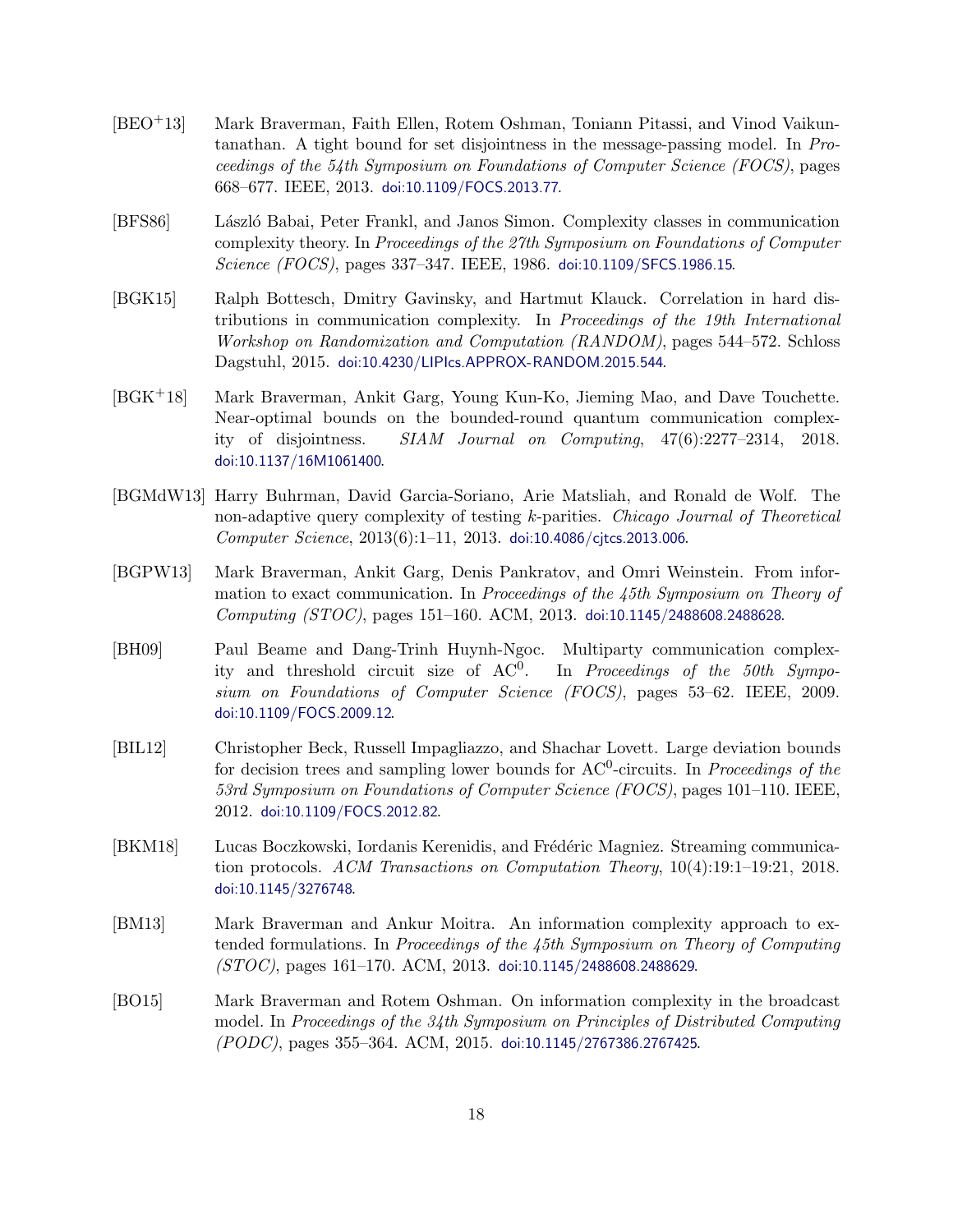- <span id="page-18-5"></span>[BO17] Mark Braverman and Rotem Oshman. A rounds vs. communication tradeoff for multi-party set disjointness. In Proceedings of the 58th Symposium on Foundations of Computer Science (FOCS), pages 144–155. IEEE, 2017. [doi:10.1109/FOCS.2017.22](http://dx.doi.org/10.1109/FOCS.2017.22).
- <span id="page-18-2"></span>[BPSW06] Paul Beame, Toniann Pitassi, Nathan Segerlind, and Avi Wigderson. A strong direct product theorem for corruption and the multiparty communication complexity of disjointness. Computational Complexity, 15(4):391–432, 2006. [doi:10.1007/s00037-007-0220-2](http://dx.doi.org/10.1007/s00037-007-0220-2).
- <span id="page-18-8"></span>[BRdW08] Avraham Ben-Aroya, Oded Regev, and Ronald de Wolf. A hypercontractive inequality for matrix-valued functions with applications to quantum computing and LDCs. In Proceedings of the 49th Symposium on Foundations of Computer Science (FOCS), pages 477–486. IEEE, 2008. [doi:10.1109/FOCS.2008.45](http://dx.doi.org/10.1109/FOCS.2008.45).
- <span id="page-18-0"></span>[BYJKS04] Ziv Bar-Yossef, T.S. Jayram, Ravi Kumar, and D. Sivakumar. An information statistics approach to data stream and communication complexity. Journal of Computer and System Sciences, 68(4):702–732, 2004. [doi:10.1016/j.jcss.2003.11.006](http://dx.doi.org/10.1016/j.jcss.2003.11.006).
- <span id="page-18-3"></span>[CA08] Arkadev Chattopadhyay and Anil Ada. Multiparty communication complexity of disjointness. Technical Report TR08-002, Electronic Colloquium on Computational Complexity (ECCC), 2008. URL: <https://eccc.weizmann.ac.il//eccc-reports/2008/TR08-002/>.
- <span id="page-18-4"></span>[Che18] Lijie Chen. On the hardness of approximate and exact (bichromatic) maximum inner product. In Proceedings of the 33rd Computational Complexity Conference (CCC), pages 14:1–14:45. Schloss Dagstuhl, 2018. [doi:10.4230/LIPIcs.CCC.2018.14](http://dx.doi.org/10.4230/LIPIcs.CCC.2018.14).
- <span id="page-18-1"></span>[CKS03] Amit Chakrabarti, Subhash Khot, and Xiaodong Sun. Near-optimal lower bounds on the multi-party communication complexity of set disjointness. In Proceedings of the 18th Conference on Computational Complexity, pages 107–117. IEEE, 2003. [doi:10.1109/CCC.2003.1214414](http://dx.doi.org/10.1109/CCC.2003.1214414).
- <span id="page-18-9"></span>[CSWY01] Amit Chakrabarti, Yaoyun Shi, Anthony Wirth, and Andrew Yao. Informational complexity and the direct sum problem for simultaneous message complexity. In Proceedings of the 42nd Symposium on Foundations of Computer Science (FOCS), pages 270–278. IEEE, 2001. [doi:10.1109/SFCS.2001.959901](http://dx.doi.org/10.1109/SFCS.2001.959901).
- <span id="page-18-10"></span>[CT06] Thomas Cover and Joy Thomas. Elements of Information Theory. Wiley, 2006.
- <span id="page-18-7"></span>[DFHL18] Yuval Dagan, Yuval Filmus, Hamed Hatami, and Yaqiao Li. Trading information complexity for error. Theory of Computing, 14(1):1–73, 2018. [doi:10.4086/toc.2018.v014a006](http://dx.doi.org/10.4086/toc.2018.v014a006).
- <span id="page-18-6"></span>[DKS12] Anirban Dasgupta, Ravi Kumar, and D. Sivakumar. Sparse and lopsided set disjointness via information theory. In Proceedings of the 16th International Workshop on Randomization and Computation (RANDOM), pages 517–528. Springer, 2012. [doi:10.1007/978-3-642-32512-0](http://dx.doi.org/10.1007/978-3-642-32512-0_44)\ 44.
- <span id="page-18-11"></span>[DP09] Devdatt Dubhashi and Alessandro Panconesi. Concentration of Measure for the Analysis of Randomized Algorithms. Cambridge University Press, 2009.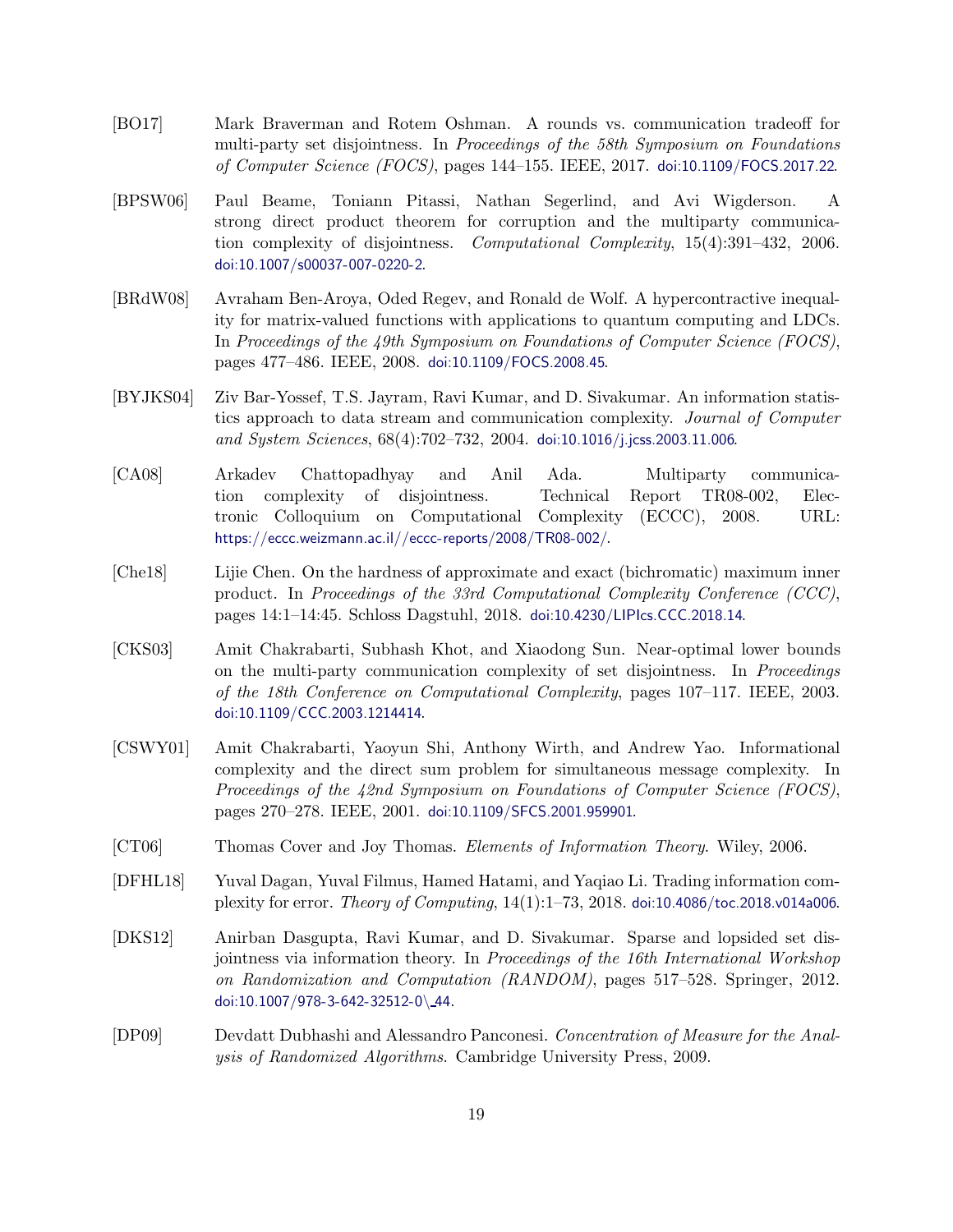- <span id="page-19-7"></span>[DW12] Anindya De and Thomas Watson. Extractors and lower bounds for locally samplable sources. ACM Transactions on Computation Theory, 4(1):3:1–3:21, 2012. [doi:10.1145/2141938.2141941](http://dx.doi.org/10.1145/2141938.2141941).
- <span id="page-19-5"></span>[FHLY17] Yuval Filmus, Hamed Hatami, Yaqiao Li, and Suzin You. Information complexity of the AND function in the two-party and multi-party settings. In Proceedings of the 23rd International Computing and Combinatorics Conference (COCOON), pages 200–211. Springer, 2017. [doi:10.1007/978-3-319-62389-4](http://dx.doi.org/10.1007/978-3-319-62389-4_17)\ 17.
- <span id="page-19-6"></span>[Gav16] Dmitry Gavinsky. Communication complexity of inevitable intersection. Technical Report abs/1611.08842, arXiv, 2016.
- [GGN10] Oded Goldreich, Shafi Goldwasser, and Asaf Nussboim. On the implementation of huge random objects. SIAM Journal on Computing, 39(7):2761–2822, 2010. [doi:10.1137/080722771](http://dx.doi.org/10.1137/080722771).
- <span id="page-19-9"></span>[GJW18] Mika Göös, Rahul Jain, and Thomas Watson. Extension complexity of independent set polytopes. SIAM Journal on Computing, 47(1):241–269, 2018. [doi:10.1137/16M109884X](http://dx.doi.org/10.1137/16M109884X).
- <span id="page-19-8"></span>[GLM<sup>+</sup>16] Mika Göös, Shachar Lovett, Raghu Meka, Thomas Watson, and David Zuckerman. Rectangles are nonnegative juntas. SIAM Journal on Computing, 45(5):1835–1869, 2016. [doi:10.1137/15M103145X](http://dx.doi.org/10.1137/15M103145X).
- <span id="page-19-4"></span>[GPW16] Mika Göös, Toniann Pitassi, and Thomas Watson. Zero-information protocols and unambiguity in Arthur–Merlin communication. Algorithmica, 76(3):684–719, 2016. [doi:10.1007/s00453-015-0104-9](http://dx.doi.org/10.1007/s00453-015-0104-9).
- <span id="page-19-1"></span>[Gro94] Vince Grolmusz. The BNS lower bound for multi-party protocols is nearly optimal. Information and Computation, 112(1):51–54, 1994. [doi:10.1006/inco.1994.1051](http://dx.doi.org/10.1006/inco.1994.1051).
- <span id="page-19-0"></span>[Gro09] Andr´e Gronemeier. Asymptotically optimal lower bounds on the NIH-multi-party information complexity of the AND-function and disjointness. In Proceedings of the 26th International Symposium on Theoretical Aspects of Computer Science (STACS), pages 505–516. Schloss Dagstuhl, 2009. [doi:10.4230/LIPIcs.STACS.2009.1846](http://dx.doi.org/10.4230/LIPIcs.STACS.2009.1846).
- <span id="page-19-2"></span>[GS10] Dmitry Gavinsky and Alexander Sherstov. A separation of NP and coNP in multiparty communication complexity. Theory of Computing, 6(1):227–245, 2010. [doi:10.4086/toc.2010.v006a010](http://dx.doi.org/10.4086/toc.2010.v006a010).
- <span id="page-19-3"></span>[GW16] Mika Göös and Thomas Watson. Communication complexity of set-disjointness for all probabilities. Theory of Computing, 12(9):1–23, 2016. [doi:10.4086/toc.2016.v012a009](http://dx.doi.org/10.4086/toc.2016.v012a009).
- <span id="page-19-10"></span>[GW19] Mika Göös and Thomas Watson. A lower bound for sampling disjoint sets. In Proceedings of the 23rd International Conference on Randomization and Computation (RANDOM), pages 51:1–51:13. Schloss Dagstuhl, 2019. [doi:10.4230/LIPIcs.APPROX-RANDOM.2019.51](http://dx.doi.org/10.4230/LIPIcs.APPROX-RANDOM.2019.51).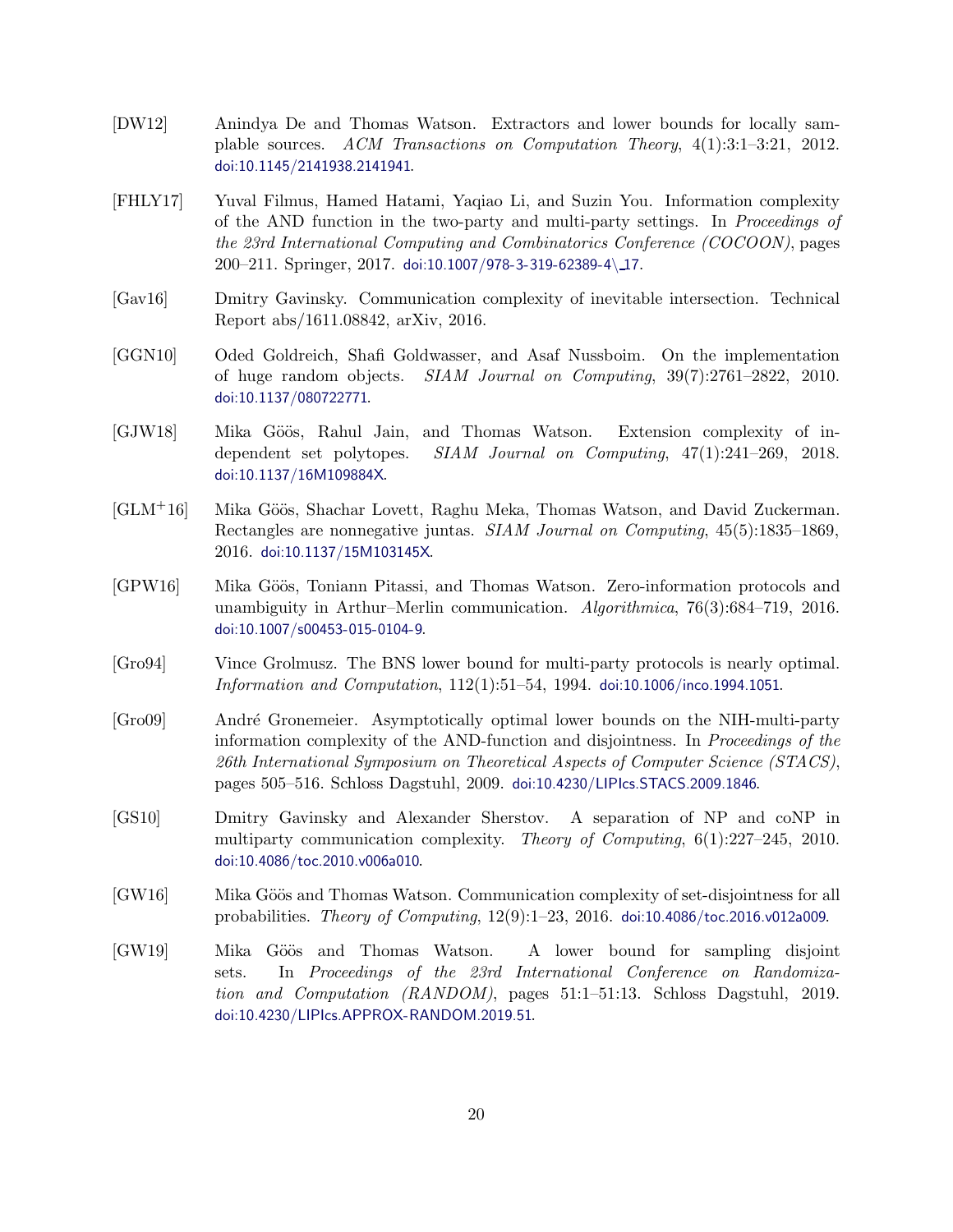- <span id="page-20-0"></span>[HdW02] Peter Høyer and Ronald de Wolf. Improved quantum communication complexity bounds for disjointness and equality. In Proceedings of the 19th Symposium on Theoretical Aspects of Computer Science (STACS), pages 299–310. Springer, 2002. [doi:10.1007/3-540-45841-7](http://dx.doi.org/10.1007/3-540-45841-7_24)\ 24.
- <span id="page-20-5"></span>[HPZZ20] Dawei Huang, Seth Pettie, Yixiang Zhang, and Zhijun Zhang. The communication complexity of set intersection and multiple equality testing. In Proceedings of the 31st Symposium on Discrete Algorithms (SODA), pages 1715–1732. ACM–SIAM, 2020. [doi:10.1137/1.9781611975994.105](http://dx.doi.org/10.1137/1.9781611975994.105).
- <span id="page-20-4"></span>[HW07] Johan Håstad and Avi Wigderson. The randomized communication complexity of set disjointness. Theory of Computing, 3(1):211–219, 2007. [doi:10.4086/toc.2007.v003a011](http://dx.doi.org/10.4086/toc.2007.v003a011).
- <span id="page-20-1"></span>[Jay09] T.S. Jayram. Hellinger strikes back: A note on the multi-party information complexity of AND. In Proceedings of the 13th International Workshop on Randomization and Computation (RANDOM), pages 562–573. Springer, 2009. [doi:10.1007/978-3-642-03685-9](http://dx.doi.org/10.1007/978-3-642-03685-9_42)\ 42.
- <span id="page-20-8"></span>[JK10] Rahul Jain and Hartmut Klauck. The partition bound for classical communication complexity and query complexity. In Proceedings of the 25th Conference on Computational Complexity (CCC), pages  $247-258$ . IEEE,  $2010$ . [doi:10.1109/CCC.2010.31](http://dx.doi.org/10.1109/CCC.2010.31).
- <span id="page-20-6"></span>[JKN08] Rahul Jain, Hartmut Klauck, and Ashwin Nayak. Direct product theorems for classical communication complexity via subdistribution bounds. In Proceedings of the 40th Symposium on Theory of Computing  $(TOC)$ , pages 599–608. ACM, 2008. [doi:10.1145/1374376.1374462](http://dx.doi.org/10.1145/1374376.1374462).
- <span id="page-20-3"></span>[JRS03] Rahul Jain, Jaikumar Radhakrishnan, and Pranab Sen. A lower bound for the bounded round quantum communication complexity of set disjointness. In Proceedings of the  $\lambda$ th Symposium on Foundations of Computer Science (FOCS), pages 220–229. IEEE, 2003. [doi:10.1109/SFCS.2003.1238196](http://dx.doi.org/10.1109/SFCS.2003.1238196).
- [JSWZ13] Rahul Jain, Yaoyun Shi, Zhaohui Wei, and Shengyu Zhang. Efficient protocols for generating bipartite classical distributions and quantum states. IEEE Transactions on Information Theory, 59(8):5171–5178, 2013. [doi:10.1109/TIT.2013.2258372](http://dx.doi.org/10.1109/TIT.2013.2258372).
- <span id="page-20-2"></span>[Kla03] Hartmut Klauck. Rectangle size bounds and threshold covers in communication complexity. In Proceedings of the 18th Conference on Computational Complexity  $(CCC)$ , pages 118–134. IEEE, 2003. [doi:10.1109/CCC.2003.1214415](http://dx.doi.org/10.1109/CCC.2003.1214415).
- <span id="page-20-7"></span>[Kla10] Hartmut Klauck. A strong direct product theorem for disjointness. In Proceedings of the 42nd Symposium on Theory of Computing (STOC), pages 77–86. ACM, 2010. [doi:10.1145/1806689.1806702](http://dx.doi.org/10.1145/1806689.1806702).
- <span id="page-20-9"></span>[KMSY19] Gillat Kol, Shay Moran, Amir Shpilka, and Amir Yehudayoff. Approximate nonnegative rank is equivalent to the smooth rectangle bound. Computational Complexity,  $28(1):1-25$ ,  $2019$ . [doi:10.1007/s00037-018-0176-4](http://dx.doi.org/10.1007/s00037-018-0176-4).
- <span id="page-20-10"></span>[KN97] Eyal Kushilevitz and Noam Nisan. Communication Complexity. Cambridge University Press, 1997.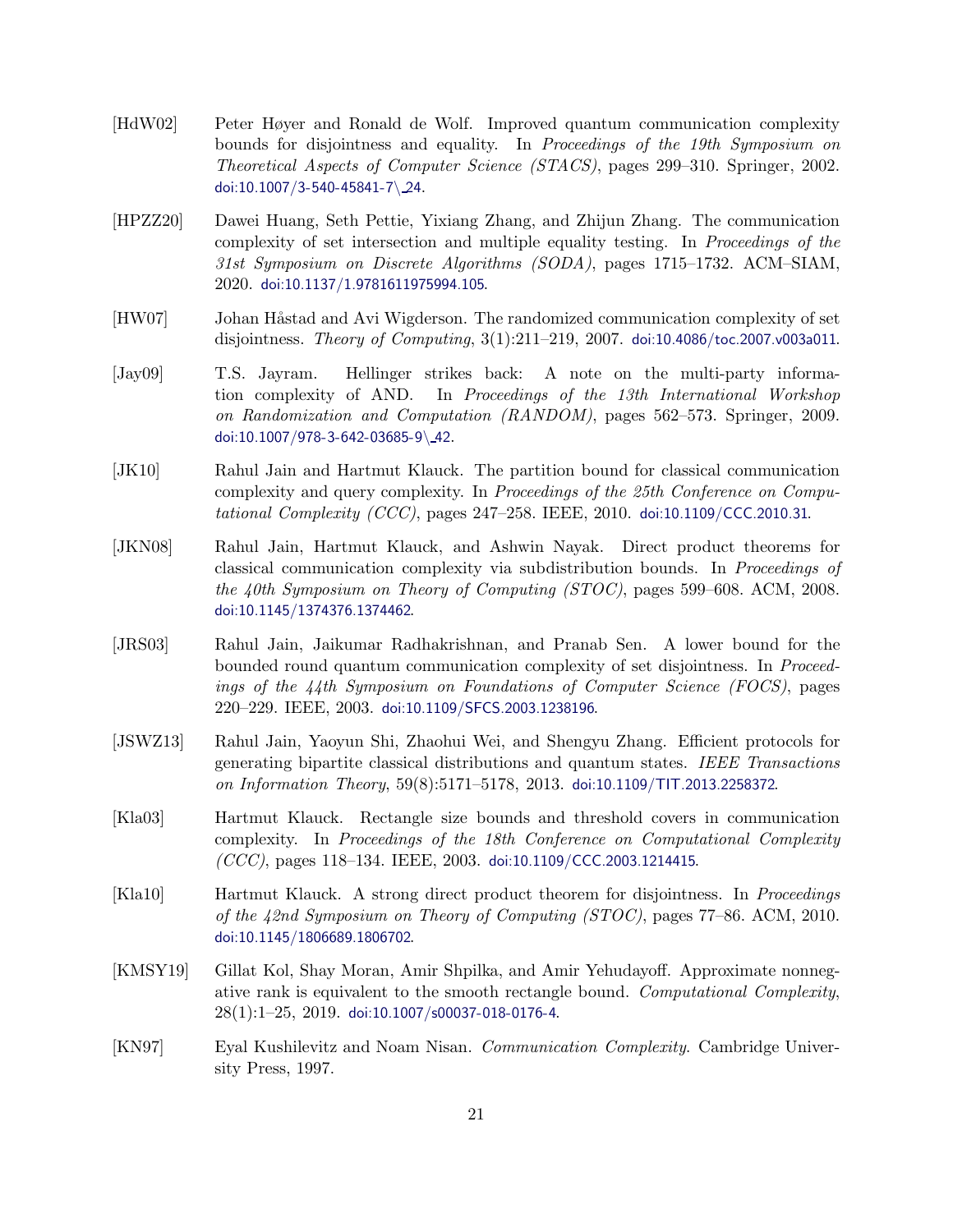- <span id="page-21-6"></span>[KNTZ07] Hartmut Klauck, Ashwin Nayak, Amnon Ta-Shma, and David Zuckerman. Interaction in quantum communication. IEEE Transactions on Information Theory,  $53(6):1970-1982, 2007.$  [doi:10.1109/TIT.2007.896888](http://dx.doi.org/10.1109/TIT.2007.896888).
- <span id="page-21-9"></span>[KP14] Hartmut Klauck and Supartha Podder. New bounds for the garden-hose model. In Proceedings of the 34th International Conference on Foundation of Software Technology and Theoretical Computer Science (FSTTCS), pages 481–492. Schloss Dagstuhl, 2014. [doi:10.4230/LIPIcs.FSTTCS.2014.481](http://dx.doi.org/10.4230/LIPIcs.FSTTCS.2014.481).
- <span id="page-21-0"></span>[KS92] Bala Kalyanasundaram and Georg Schnitger. The probabilistic communication complexity of set intersection. SIAM Journal on Discrete Mathematics, 5(4):545–557, 1992. [doi:10.1137/0405044](http://dx.doi.org/10.1137/0405044).
- <span id="page-21-10"></span>[KSdW07] Hartmut Klauck, Robert Spalek, and Ronald de Wolf. Quantum and classical strong direct product theorems and optimal time-space tradeoffs. SIAM Journal on Computing,  $36(5):1472-1493$ ,  $2007$ . [doi:10.1137/05063235X](http://dx.doi.org/10.1137/05063235X).
- <span id="page-21-7"></span>[KW09] Eyal Kushilevitz and Enav Weinreb. The communication complexity of setdisjointness with small sets and 0-1 intersection. In Proceedings of the 50th Symposium on Foundations of Computer Science (FOCS), pages 63–72. IEEE, 2009. [doi:10.1109/FOCS.2009.15](http://dx.doi.org/10.1109/FOCS.2009.15).
- <span id="page-21-12"></span>[Lin91] Jianhua Lin. Divergence measures based on the Shannon entropy. IEEE Transactions on Information Theory,  $37(1):145-151$ , 1991. [doi:10.1109/18.61115](http://dx.doi.org/10.1109/18.61115).
- <span id="page-21-11"></span>[LS93] László Lovász and Michael Saks. Communication complexity and combinatorial lattice theory. Journal of Computer and System Sciences, 47(2):322–349, 1993. [doi:10.1016/0022-0000\(93\)90035-U](http://dx.doi.org/10.1016/0022-0000(93)90035-U).
- <span id="page-21-3"></span>[LS09] Troy Lee and Adi Shraibman. Disjointness is hard in the multiparty number-on-the-forehead model. Computational Complexity, 18(2):309–336, 2009. [doi:10.1007/s00037-009-0276-2](http://dx.doi.org/10.1007/s00037-009-0276-2).
- [LV12] Shachar Lovett and Emanuele Viola. Bounded-depth circuits cannot sample good codes. Computational Complexity, 21(2):245–266, 2012. [doi:10.1007/s00037-012-0039-3](http://dx.doi.org/10.1007/s00037-012-0039-3).
- <span id="page-21-8"></span>[Pat11] Mihai Patrascu. Unifying the landscape of cell-probe lower bounds. SIAM Journal on Computing,  $40(3):827-847$ ,  $2011$ . [doi:10.1137/09075336X](http://dx.doi.org/10.1137/09075336X).
- <span id="page-21-4"></span>[PS17] Vladimir Podolskii and Alexander Sherstov. Inner product and set disjointness: Beyond logarithmically many parties. Technical Report abs/1711.10661, arXiv, 2017.
- <span id="page-21-1"></span>[Raz92] Alexander Razborov. On the distributional complexity of disjointness. Theoretical Computer Science, 106(2):385–390, 1992. [doi:10.1016/0304-3975\(92\)90260-M](http://dx.doi.org/10.1016/0304-3975(92)90260-M).
- <span id="page-21-2"></span>[Raz03] Alexander Razborov. Quantum communication complexity of symmetric predicates. Izvestiya: Mathematics, 67(1):145–159, 2003. [doi:10.1070/IM2003v067n01ABEH000422](http://dx.doi.org/10.1070/IM2003v067n01ABEH000422).
- <span id="page-21-5"></span>[Rub18] Aviad Rubinstein. Hardness of approximate nearest neighbor search. In Proceedings of the 50th Symposium on Theory of Computing  $STOC$ , pages 1260–1268. ACM, 2018. [doi:10.1145/3188745.3188916](http://dx.doi.org/10.1145/3188745.3188916).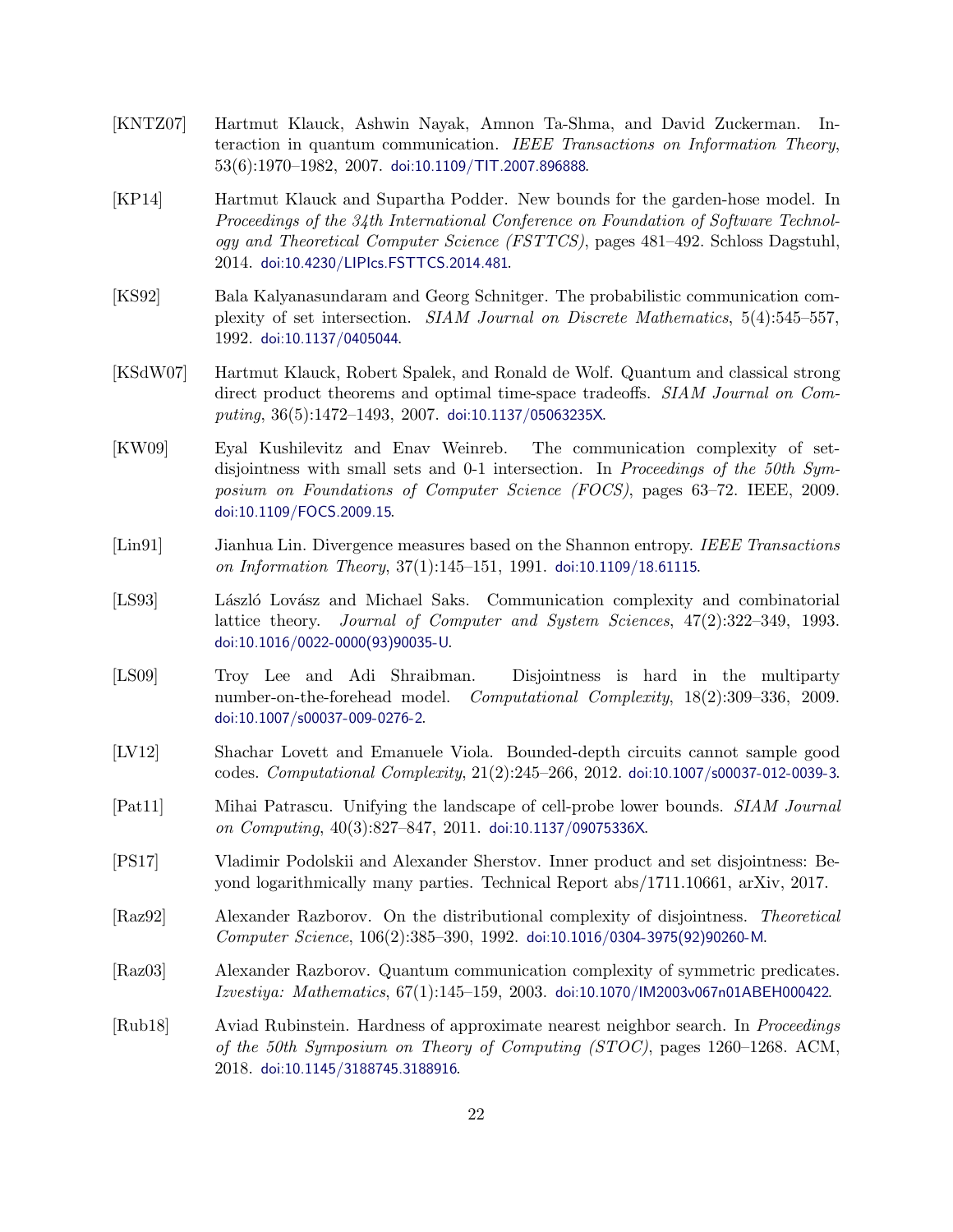- <span id="page-22-5"></span>[RY15] Anup Rao and Amir Yehudayoff. Simplified lower bounds on the multiparty communication complexity of disjointness. In Proceedings of the 30th Computational Complexity Conference (CCC), pages 88–101. Schloss Dagstuhl, 2015. [doi:10.4230/LIPIcs.CCC.2015.88](http://dx.doi.org/10.4230/LIPIcs.CCC.2015.88).
- <span id="page-22-0"></span>[She11] Alexander Sherstov. The pattern matrix method. SIAM Journal on Computing,  $40(6):1969-2000, 2011.$  [doi:10.1137/080733644](http://dx.doi.org/10.1137/080733644).
- <span id="page-22-7"></span>[She12] Alexander Sherstov. Strong direct product theorems for quantum communication and query complexity. *SIAM Journal on Computing*,  $41(5):1122-1165$ ,  $2012$ . [doi:10.1137/110842661](http://dx.doi.org/10.1137/110842661).
- <span id="page-22-4"></span>[She14] Alexander Sherstov. Communication lower bounds using directional derivatives. Journal of the  $ACM$ ,  $61(6):1-71$ ,  $2014$ . [doi:10.1145/2629334](http://dx.doi.org/10.1145/2629334).
- <span id="page-22-3"></span>[She16] Alexander Sherstov. The multiparty communication complexity of set disjointness. SIAM Journal on Computing, 45(4):1450–1489, 2016. [doi:10.1137/120891587](http://dx.doi.org/10.1137/120891587).
- <span id="page-22-6"></span>[ST13] Mert Saglam and Gábor Tardos. On the communication complexity of sparse set disjointness and exists-equal problems. In Proceedings of the 54th Symposium on Foundations of Computer Science (FOCS), pages 678–687. IEEE, 2013. [doi:10.1109/FOCS.2013.78](http://dx.doi.org/10.1109/FOCS.2013.78).
- <span id="page-22-1"></span>[SZ09] Yaoyun Shi and Yufan Zhu. Quantum communication complexity of block-composed functions. Quantum Information and Computation, 9(5–6):444–460, 2009.
- <span id="page-22-2"></span>[Tes03] Pascal Tesson. Computational Complexity Questions Related to Finite Monoids and Semigroups. PhD thesis, McGill University, 2003.
- [Vio12a] Emanuele Viola. The complexity of distributions. SIAM Journal on Computing,  $41(1):191-218$ ,  $2012$ . [doi:10.1137/100814998](http://dx.doi.org/10.1137/100814998).
- [Vio12b] Emanuele Viola. Extractors for Turing-machine sources. In Proceedings of the 16th International Workshop on Randomization and Computation (RANDOM), pages 663– 671. Springer, 2012. [doi:10.1007/978-3-642-32512-0](http://dx.doi.org/10.1007/978-3-642-32512-0_56)\ 56.
- [Vio14] Emanuele Viola. Extractors for circuit sources. SIAM Journal on Computing, 43(2):655–672, 2014. [doi:10.1137/11085983X](http://dx.doi.org/10.1137/11085983X).
- [Vio16] Emanuele Viola. Quadratic maps are hard to sample. ACM Transactions on Computation Theory, 8(4):18:1–18:4, 2016. [doi:10.1145/2934308](http://dx.doi.org/10.1145/2934308).
- <span id="page-22-8"></span>[Vio20] Emanuele Viola. Sampling lower bounds: Boolean average-case and permutations. SIAM Journal on Computing, 49(1):119–137, 2020. [doi:10.1137/18M1198405](http://dx.doi.org/10.1137/18M1198405).
- [Wat14] Thomas Watson. Time hierarchies for sampling distributions. SIAM Journal on Computing, 43(5):1709–1727, 2014. [doi:10.1137/120898553](http://dx.doi.org/10.1137/120898553).
- [Wat16] Thomas Watson. Nonnegative rank vs. binary rank. Chicago Journal of Theoretical  $Computer\, Science, 2016(2):1-13, 2016.$  [doi:10.4086/cjtcs.2016.002](http://dx.doi.org/10.4086/cjtcs.2016.002).